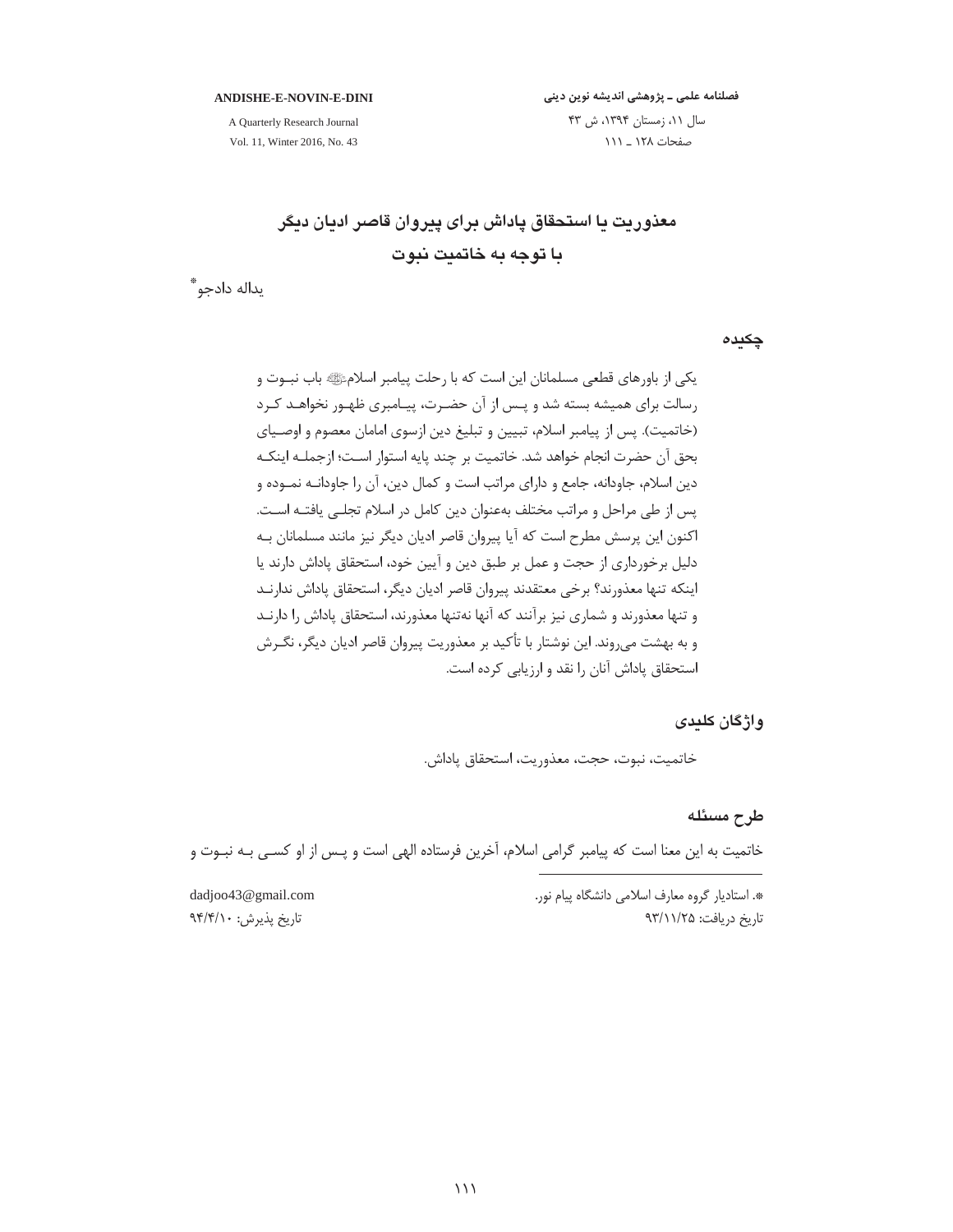رسالت مبعوث نخواهد شد. منشأ این اندیشه دینی، دلایل روشن و فراوان قرآنـی و روایـی اسـت کـه در آثـار اندیشمندان اسلامی مطرح شده است. بهیقین پس از اسلام، شریعت جدیـدی تشـریع نشـده اسـت و پـس از قرآن کریم، کتابی آسمانی در باب نبوت بر کسی نازل نخواهد شد؛ ولی پرسشی که مطرح می شود، این است كه يبروان اديان ديگر مخصوصاً اهل كتاب، در صورت جاهل قاصر بودن به حقانيت اسلام و عمـل صـادقانه به احكام أيين خود، در قيامت چه موقعيتي دارند؛ أيا تنها معذورند يا اسـتحقاق پـاداش الهـي را هــم خواهنــد داشت؟ در اینجا دو دیدگاه متفاوت ارائه شده است؛ گروهی بر این عقیدهاند که پیروان ادیان دیگـر بـا فـرض جاهل قاصر بودن، استحقاق پاداش را ندارند و صرفاً از نعمت معذوريت بهرهمند هستند. از نگاه اينان، اسـلام دینی است که مراحل تعالی و پیشرفت را طی کرده و همه نیازهای مادی و معنوی، روحـی، روانـی، فـردی و اجتماعی بشر را مورد توجه قرار داده است. بدین٫رو یک دین کامـل٬ جهـانی و جاودانـه اسـت و ادیـان دیگـر همانند راههای فرعیاند که به اسلام ختم شدهاند.

از سوی دیگر، در هر زمان، دین حق تنها یکی است و اکنون آن، دین اسلام است. بنابراین پیروان ادیان دیگر در صورت جاهل قاصر بودن، حجتی جهت تمسک ندارند. برخی نیز در مقابل بر این مطلب تأکید دارنــد که پیروان قاصر ادیان دیگر در جهان آخرت نهتنها معذورند، که در مقابل اعمال خالصانه آپـین خـود پـاداش هم میگیرند. در این نوشتار پس از تبیین خاتمیت، به ارزیابی دو دیدگاه پرداخته شده است.

## معناشناسی خاتمت

واژه خاتم از ماده «ختم» بهمعنای پایان دادن چیزی است و ختم، یک معنا بیشتر نـدارد و آن رسـیدن بـه پایـان چیزی است. همچنین مهر زدن بر چیزی را نیز ختم میگویند، از همین باب است؛ زیرا همیشه بعد از پایان دادن چیزی بر آن مهر میزدند. (ابنفارس، ۱۴۰۴: ۲ / ۲۴۵؛ راغب اصفهانی، ۱۳۸۹: ۲۳۰؛ ابن منظور، ۱۴۰۵: ۱۵ / ۵۵)

## دلايل ختم نبوّت

حقيقت دين واحد است و با ظهور و تجلي دين اسلام به كمال مي رسد و توجه اسلام بـه همـهٔ جوانـب مـادي و معنوی و فردی و اجتماعی، نشانهٔ جامعیت و همهجانبه بودن آن است. از سـوی دیگـر، قـوانین اسـلام براسـاس ساختار وجودی و فطرت انسان وضع شدهاند و از ویژگیهای فطریات این است که در همه زمانها و مکان هـا و شرايط ثابت است؛ لذا قوانين اسلام نيز ثابت است و رمز بقاي قوانين اسلام نيز همـين اسـت. هرچنـد پيشــرفت صنعت و تکنولوژی و فناوری، شکل زندگی را دگرگون ساخته است، این نتوانسته است ماهیت و حقیقـت انسـان را تغییر دهد. بنابراین خاتمیـت دیـن مبـین اسـلام بـر مبـانی مراتـب داشـتن، جامعیـت و جهـانی و جـاودانگی استوار است. برای خاتمیت، دلایل فراوانی در قرآن کریم و احادیث قطعی از پیامبر اسلام و اهلبیت عصــمت و طهارت وجود دارد که در این مقال، نخست به دلایل قرآنی و سپس به احادیث معصومان اشاره می کنیم.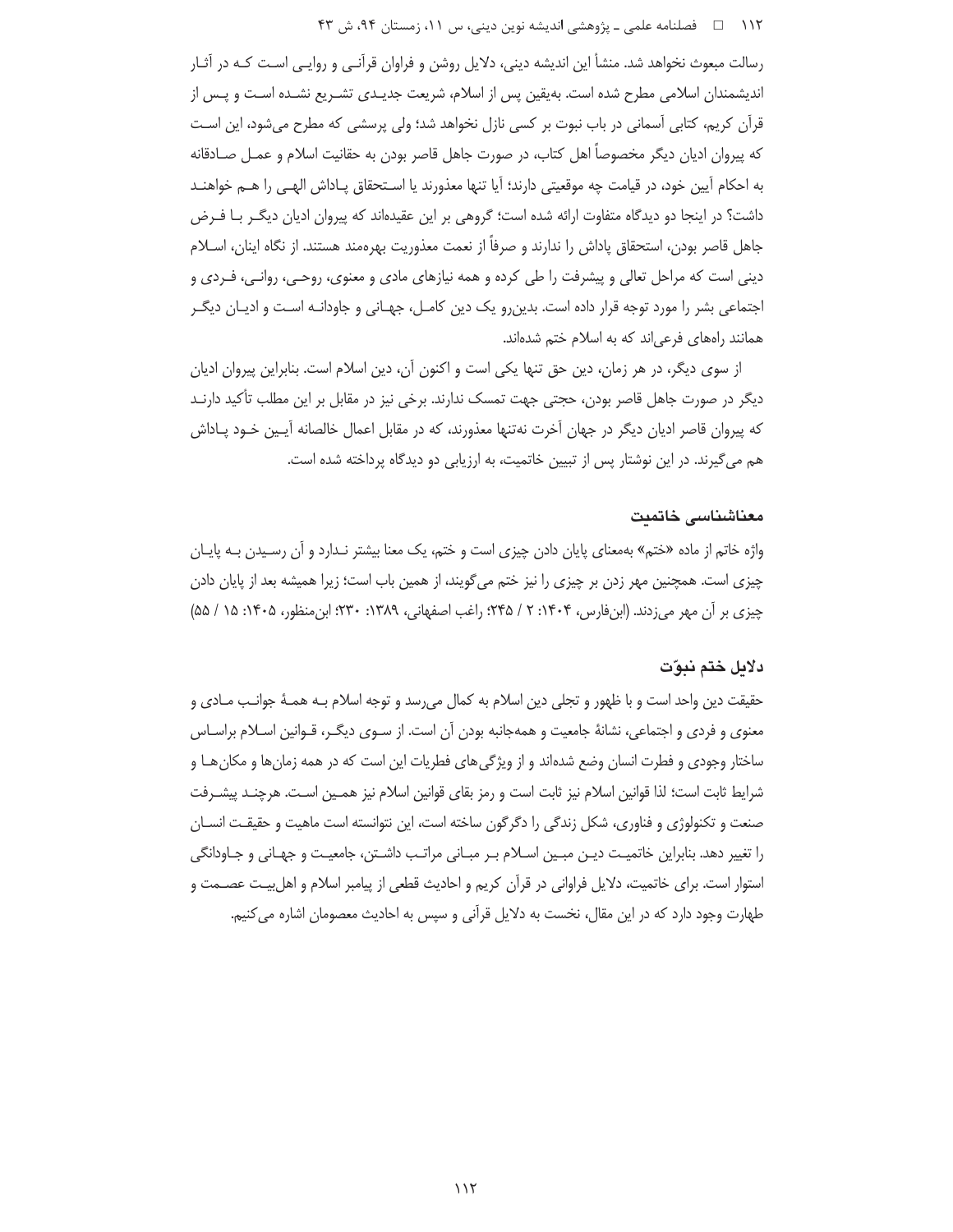# قرآن كريم

در قرآن كريم بهصراحت، خاتميت پيامبر اسلام ذكر شده است: «مَا كَانَ مُحَمَّدٌ أَبَا أَحَدٍ مِنْ رِجَالِكُمْ وَلَكِنْ رَسُولَ اللَّهِ وَ خَاتَمَ النَّبِــيِّينَ؛ (احزاب / ۴۰) محمد يدر هيچ يک از مردان شما نيست؛ و لـيکن فرسـتاده خـدا و پايـان بخـش ييامبران است.» امام باقر<sup>يائيو</sup> در تفسير اين آيه مي فرمايد: «خاتم النبيين يعني لا نبي بعد محمد؛ خاتم انبيا به اين معنــا است که هیچ نبی|ی بعد از حضرت محمد نیست.» (مجلسی، ۱۴۰۳: ۲۲ / ۲۱۹) در این آیه شریفه، هم خاتم بـه کسر «تا» خوانده شده که بهمعنای پایان برنده و ختم کننده است و هم خاتم به فتح «تا» که بهمعنای مهـر پایـان زدن است و دلالت اين آيه بر ختم نبوت روشن و صريح است: «وَ الَّذِينَ آتَيْنَاهُمُ الْكِتَابَ يَعْلَمُونَ أَنَّهُ مُنَزَّلٌ مِنْ رَبِّـكَ بِالْحَقِّ فَلا تَكُونَنَّ مِنَ الْمُمْتَرِينَ ۞ وَ تَمَّتْ كَلِمَتُ رَبِّكَ صِدْقاً وَ عَدْلاً لا مُبَدّلَ لِكَلِمَاتِهِ؛ (انعـام / ١١۵ \_ ١١۴) و كسـاني كه به آنان كتاب [الهي] دادهايم، ميدانند كه آن [قرآن] از طرف پروردگارت به حق فرو فرستاده شده است؛ پـس هرگز از تردیدکنندگان مباش. و سخن پروردگارت، بر اساس راستی و عدل، تمام شده است؛ هیچ تغییردهنـدهای براي سخنان [سنت\$ونه] او نيست.» مقصود از «كلمة ربک» با توجه به سياق آيه، ازجمله «أَنَّهُ مُنَزِّلٌ مِـنْ ربِّـك»، قول الهي و قرآن مجيد است كه آيه از اتمام كلمه الهي، يعني وحي سخن به ميان مي آورد. منظور از آن، بلــوغ و ظهور دعوت اسلام و نزول قرآن است که بر کتب پیشین سیطره دارد که بدین سان شـرایع پیشـین در اسـلام و کتب پیشین در قرآن به انتها و تکامل اعلای خود می رسند. (طباطبایی، ۱۳۹۰: ۷ / ۳۲۹)؛ قرآن کـریم همچنـین مِ فرمايد: «قُلْ يَا أَيُّهَا النَّاسُ إِنِّي رَسُولُ اللَّهِ إِلَيْكُمْ جَمِيعاً». (اعراف / ١۵٨)

«وَ مَنْ يَبْتَغ غَيْرَ الإسْلام دِيناً فَلَنْ يُقْبَلَ مِنْهُ وَ هُوَ فِي الآخِرَةِ مِنَ الْخَاسِرِينَ؛ (ألءمـران / ٨۵) و هــر كــس جـز اسلام دینـی بجویـد [و برگزینـد]، پـس، از او پذیرفتـه نخواهـد شـد و وی در آخـرت از زیانکـاران اسـت.» استاد مطهری می *گ*وید:

البته اسلام همان دین تسلیم است و دین اسلام همـان دیـن تسـلیم اسـت؛ ولـی حقیقـت تسلیم در هر زمانی شکلی داشته و در این زمان، شکل آن همان دین گران،ایهای است که به دست حضرت خاتم|لانبياء ظهور يافته است و قهراً كلمه اسلام بر آن منطبق مي *گـ*ردد و بس. به عبارت دیگر، لازمه تسلیم خدا شدن، پذیرفتن دستورهای اوست و روشن است کـه همواره به آخرین دستور خدا باید عمل کرد و آخرین دستور خدا همـان چیـزی اسـت کـه آخرین رسول او آورده است. (مطهری، بی تا: ۳۰۰)

«وَ أُوحِيَ إِلَيَّ هَٰذَا الْقُرْآنُ لِأُنْذِرِكُمْ بِـهِ وَ مَنْ بَلَغَ». اين أيه شـريفه از زبـان پيـامبر اسـلامﷺ مـيفرمايـد: این قرآن بر من وحی شده است تا شما (مردم صدر اسلام) و هر کسی را که این کتاب به وی برسد، انـذار کـنم. ظاهر «من بلغ» مطلق و بدون محدويت زماني مي باشد كه بهمعناي خاتميت نبـوت و عـدم ظهـور پيـامبر و شريعت ديگر مي باشد.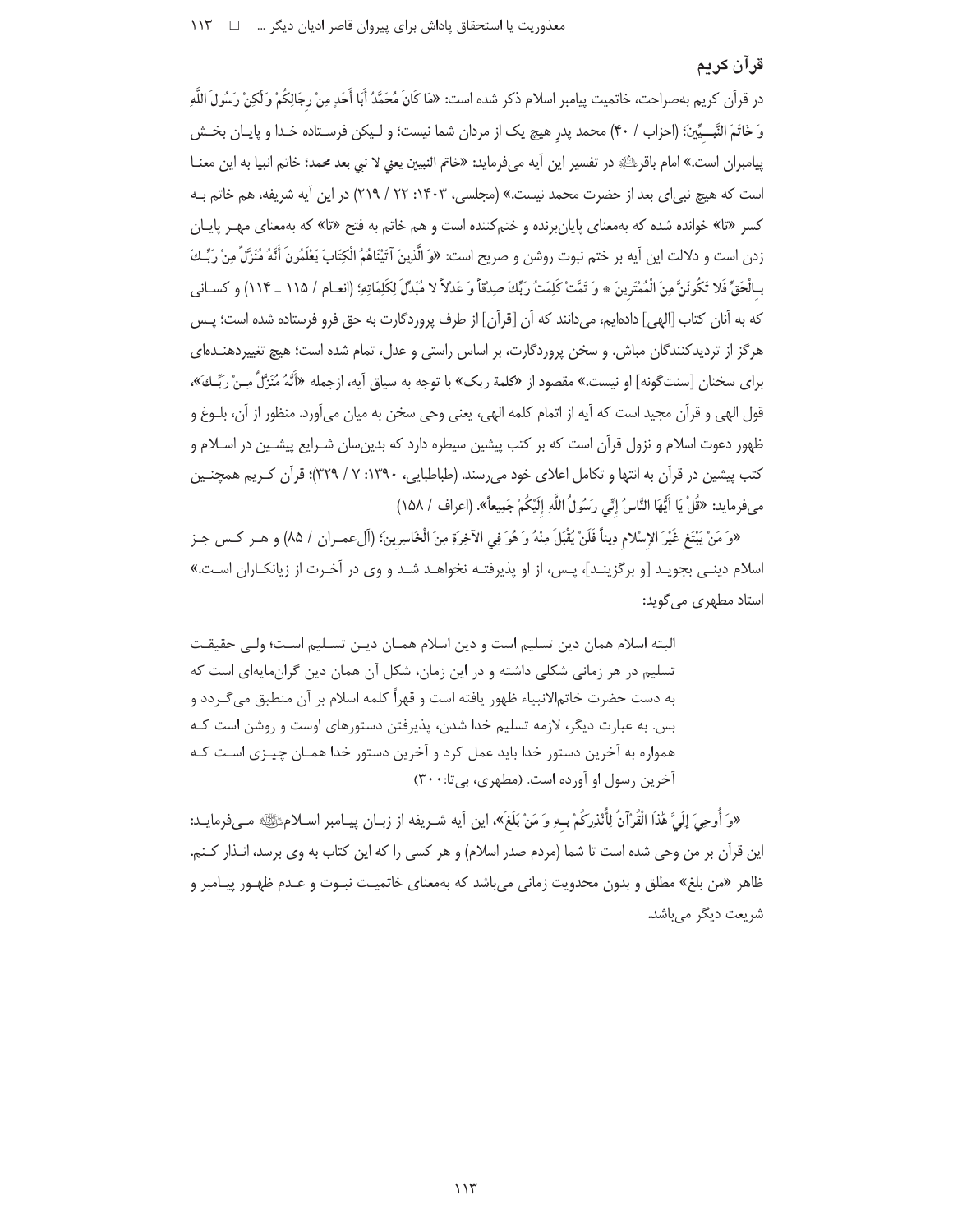۱۱۴ فصلنامه علمی ـ یژوهشی اندیشه نوین دینی، س ۱۱، زمستان ۹۴، ش ۴۳

الْيَوْمَ أَكْمَلْتُ لَكُمْ دِينَكُمْ وَ أَتْمَمْتُ عَلَيْكُمْ نِعْمَتِي وَ رَضِيتُ لَكُمُ الإِسْلامَ دِيناً. (مائده / ٣) امروز، دین شما را برایتان کامل کردم و نعمت خود را بر شما تمام نمودم و از اسـلام بـرای شما [به عنوان] دين راضي شدم.

خاتمیت و کمال، دو امر متلازماند؛ یعنی ممکن نیست که دین و آیینی، خود را خـاتم ادیـان بدانـد و داعیـه كمال نداشته باشد. از سوى ديگر، اگر ديني داعيهٔ كمال نهايي داشت، بي شک خود را دين خاتم معرفـي خواهـد کرد. البته مقصود از کمال در اینجا کمال نفسی و مطلق است که مبرای از تمام نقایص می باشد، نه کمال نسـبی که به دلیل همراه بودن با برخی نقایص، دلیلی بر خاتمیت و ملازم با آن نیست. (جوادی آملی، ۱۳۷۹: ۶۳)

١. روايات: پيامبر اكرمﷺ فرمودند: «اما ترضي ان تكون مني بمترلةهارون من موسى الا انه لا نــي بعــدي.» (مجلسی، ۱۴۰۳: ۵۷ / ۲۵۴ و ۲۸۹) حدیث فوق که به حدیث «منزلت» معروف است، بین اهـل سـنت و شیعه از متواترات است و در سند آن تردیدی نیست. در جریان جنگ تبوک پیامبرﷺ حضرت علـیﷺ را جانشین خویش در مدینه قرار داد؛ اما حضرت از ماندن در مدینه و مفارقت از حضـور پیـامبرﷺ و جنـگ ناراحت بود. پیامبرﷺ برای تثبیت موقعیت امام علیﷺ خطاب به وی فرمود: تو مانند هارون بـرای مـن هستی؛ یعنی نقش جانشین را داری؛ با این تفاوت که هارون بعـد از موسـی پیغمبـر بـود؛ امـا بعـد از مـن پیغمبری نخواهد آمد. دلالت حدیث بر خاتمیت واضح است.

٢. امام علىﷺ فرمودند: «بابي انت و امي، لقد انقطع بموتک ما لم ينقطع بموت غيرک مــن النبــوة و الأنبــاء و أخبار السماء.» حضرت علىﷺ هنگام غسل دادن پيامبر فرمود: «پدر و مادرم فدايت شود؛ با موت تــو امــرى قطع شد که با مرگ غیر تو آن قطع نمی شد. آن امر نبوت و اخبار آسمانی بود». (نهجالبلاغه، خطبه ۲۳۰)

٣. امام رضاءللهِ: «ان الله عزوجل لم يقبض نبيهﷺ حتى اكمل لهم الدين و انزل عليهم القرآن فيــه تفصــيل كــل شي و بيّن فيه الحلال والحرام و جميع ما يحتاج اليه الناس كملاً فقال: ما فرطنا في الكتاب من شيء … .» (حر عــاملي، بیتا: ١٩٠) همانا خداوند ـ عزوجل ـ روح پیامبرش را تگرفت تا اینکه دین را برای مردم کامـل کـرد و بـرای آنان قرآن فرستاد که تفصیل همهچیز در آن است. همچنین در آن حکم حلال و حـرام و هـر آنچـه را مـردم بدان نیاز دارند، به صورت کامل بیان کرد؛ چنان که آیه شریفه میفرماید: «مَا فَرَّطْنَـا فِـی الْکِتَـابِ مِـنْ شَـیْء». صدرالمتألهین می6وید: قرأن کریم دربردارنده اصول معارف و علوم حقایق، اعم از کلی و جزئی است و پیامبر اسلام و امامان به نور قرآن می توانند به جمیع مقامات دینی، احوال اخروی، احکام ایمانی، علـوم الهـی، آداب اخلاقی و امور سیاسی و احکام و حدود شرعی آگاه شوند. (صدرالمتألهین، ۱۳۷۰: ۱ / ۳۲۴ و ۳۳۷)

همچنین احادیث زیادی بر ختم شدن پیامبران با پیامبر اسلام دلالت صحیح دارند. (حر عـاملی، ۱۴۰۳: ۱ / ۱۵؛ نهج|لبلاغه، خطبه ١؛ همو، ١٣٧۶: ١٩٩٤؛ مجلسي، ١٤٠٣: ٢ / ١٧١ و ٢۶٠؛ كليني، بي تا: ١ / ٧٥؛ همـان: ٧٧؛ امینی، ۱۳۸۷ ق: ۱۱ / ۲۳۲ \_ ۲۳۱)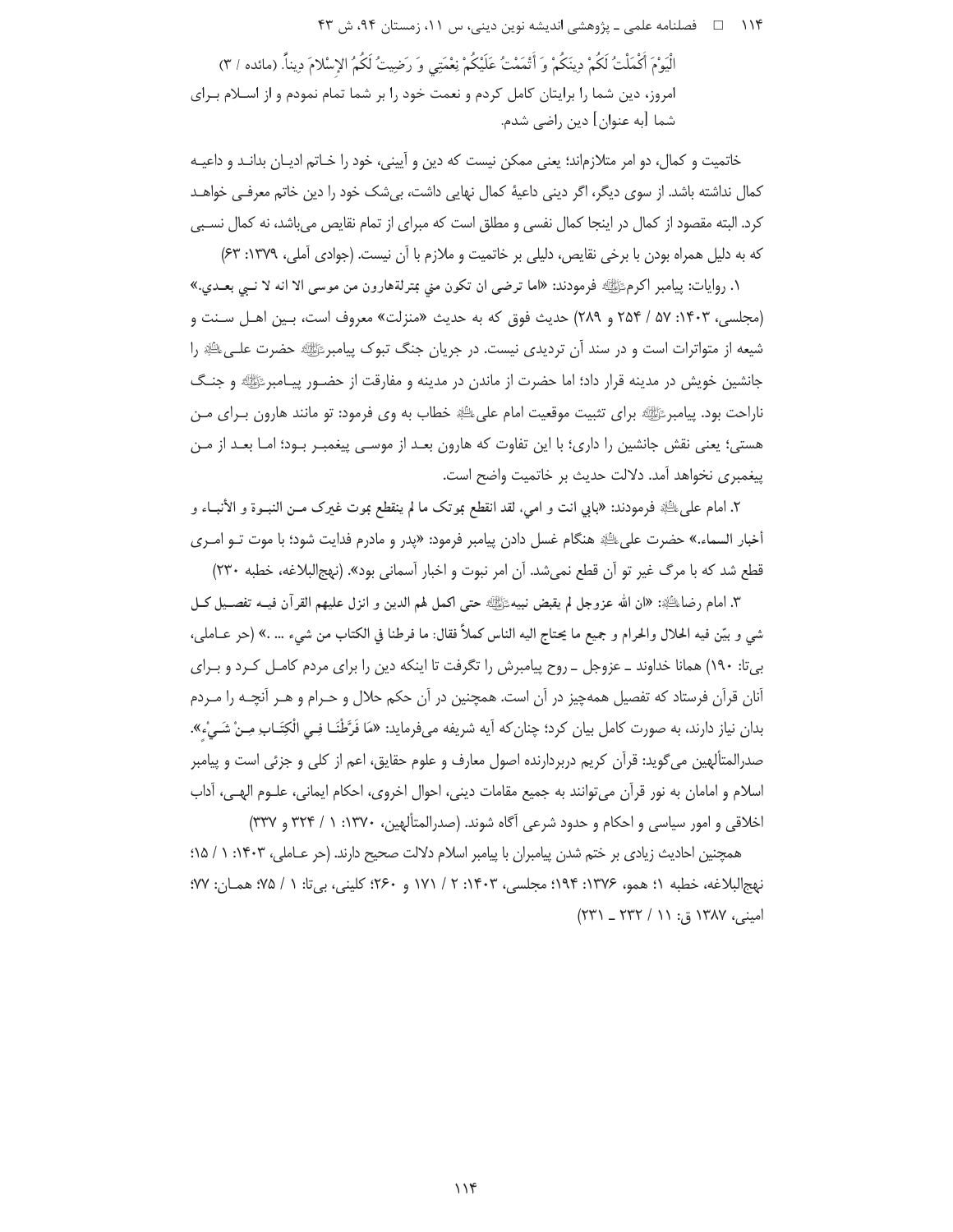## خاتمیت و پیروان قاصر ادیان دیگر

نبوت مقام و منزلتی است که خداوند برای هدایت جهانیان به برخی از بنـدگان برگزیـدهاش اعطـا مـیکنـد. آنان در دورههای گوناگون حیات بشر، رسالت خطیر خود را یکی پس از دیگری به انجـام رسـاندند تـا سـرانجام پیامبر اسلام ظهور کرد و از آنجا که دین اسلام، آخرین و کاملترین و جامعترین دین و جاودانه است، خاتمیت آن بهمعنای این است که حقانیت شرایع پیشین منقضی شده است و از پیروان دیگر می خواهد که بـه ایـن آیـین ناب و كامل بگروند. بنابراين خاتميت تنها اعلام ختم نبوت نيست؛ بلكه يک پيامش، انقضاى شرايع پيشين و پيام دیگرش، عدم ظهور دین آسمانی در دوره بعد اسلام است که آن بهمعنای بطلان دعاهای مدعیان نبوت، همانند «باب» و «بها» است که در «بابی گری» و «بهائیت» چهره کردهاند. به دیگر سخن لازمه خاتمیت، انحصار دیـن حق به اسلام و خارج از صراط مستقیم بودن ادیان دیگر است. (قدردان قراملکی، ۱۳۸۸: ۵۳۸ ـ ۵۳۷)

اکنون این پرسش مطرح است که پیروان ادیان دیگر \_مخصوصاً اهل کتاب \_ در صـورت جاهـل قاصـر بودن به حقانیت اسلام و عمل صادقانه به احکام آیین خود در قیامت تنها معذورند یا استحقاق پاداش الهی را هم خواهند داشت؟

در اینجا دو دیدگاه مطرح است:

### رهبافت معذوريت

برای بررسی هر یک از دو دیدگاه، نخست لازم است بهمعنای حجت توجه کنیم. حجت بهمعنای دلیل، برهان و سندی آشکار است که انسان با تمسک به اًن به حقیقت رهنمون میشود؛ بهطـوری کـه بـا وجـود حجـت، هیچگونه عذر و بهانهای برای متخلف با آن از سوی شخص پذیرفته نیست و در صورت مخالفت و سـرپیچی، مولا میتواند وی را مؤاخذه و سرزنش کند. «حجت یعنی دلیل، برهان روشن به گونهای که جایی برای عذر و بهانه باقی نماند». (طاهری، ۱۳۸۴: ۳۰۲) به بیان دیگر، معنای حجیت این است که یک شبیء، قطع کننـده عذر در ترک آن چیزی است که به فعلش امر شده و انجام چیزی که به ترک آن امر شده است. حجت زمانی تحقق پیدا می کند که شارع به وجوب عمل به چیزی امر کند. (امام خمینی، بیتا: ۲ / ۱۴۳) اصـل در آنچـه اعتبار أن از حيث شرع مشخص و معلوم نباشد، عدم حجيت است؛ يعنـي أثـار مـورد رغبـت و انتظـار بـر أن مترتب نمیشود. (همان: ۱۵۷) بنابراین مطابق این دیدگاه، پیروان ادیان دیگر با فـرض جاهـل قاصـر بـودن، استحقاق یاداش را ندارند و صرفاً از نعمت معذوریت بهرهمند مے شوند.

#### دلايل ديدگاه معذوريت

هر یک از دیدگاههای معذوریت و استحقاق پاداش دارای معیارهایی است که بـا آن، معـذوریت یـا اسـتحقاق پاداش تحقق می یابد که نخست به دلایل دیدگاه معذوریت می پردازیم.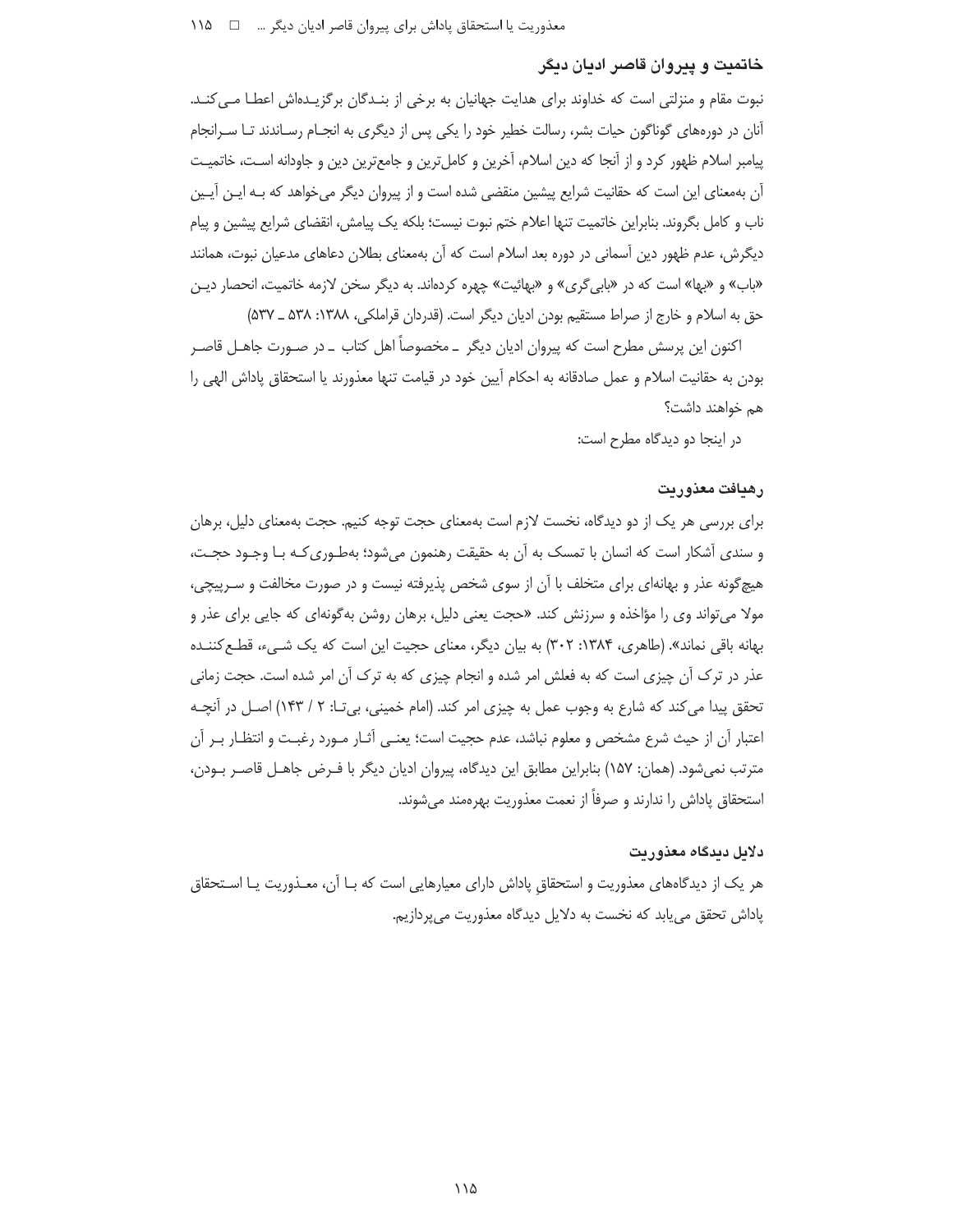#### ۱۱۶ فصلنامه علمی ـ یژوهشی اندیشه نوین دینی، س ۱۱، زمستان ۹۴، ش ۴۳

۱. از آنجا که رسالت پیامبران که برای هدایت و سعادت بشر مبعوث شدند، یک شیوه و رونـد تکـاملی بوده است، خداوند در هر زمانی پیامبری را بهتناسب نیاز جامعه آن دوره و براساس درجـه رشـد عقلـی و فکـری انسانها مبعوث کرده تا سرانجام دین به مرحله کمال خود رسید. با توجه به کمال دین، خاتمیت تحقق پیدا کـرد و لازمه خاتمیت، انحصار دین حق به اسلام و خارج از صراط مستقیم بودن ادیان دیگر اسـت. پیـروان ادیـان دیگر، حجتی برای تمسک به غیر دین اسلام ندارند و از آنجا که جاهل قاصرند و نه مقصر، تنها معذورند.

۲. توجه اسلام به همه جوانب مادی و معنوی و فردی و اجتماعی، نشـانه جامعیـت و همـهجانبـه بـودن آموزههای دینی و مهمترین رکن جاودانگی آن است. لذا دین اسلام که جـامعتـرین ادیـان و آخـرین مرحلـه تکامل بشریت است، نسخ کنندهٔ ادیان پیشین است؛ ازاین٫رو ادیان گذشته برای هیچ کـس بعـد از ظهـور دیـن اسلام حجت نبوده، ارزش و اعتبار پیروی ندارد. بنابراین تمسک به ادیان دیگر در صورت جهل قصور، باعث معذوریت است، نه یاداش بهشت.

۳. دین حق در هر زمان، تنها یکی است و آن دین، اکنون تنها دین کامل اسلام است و در یک زمـان، چند دین حق اعتبار نداشته، از آنها پیروی نمیشود؛ چنان که قرآن کریم میفرماید: «وَ مَنْ يَبْتَـغ غَيْـرَ الإِسْـلام دِيناً فَلَنْ يُقْبَلَ مِنْهُ وَ هُوَ فِي الآخِرَةِ مِنَ الْخَاسِرِينَ؛ (ألءمران / ٨۵) و هر كس جز اسلام ديني بجويد [و برگزيند]، پس، از او پذيرفته نخواهد شد و وي در آخرت از زيانكاران است» و «إنَّ الدِّينَ عِنْدَ اللَّهِ الإِسْلامُ؛ (آلءمران / ١٩) در حقيقت دين نزد خدا، اسلام است». بنابراين اسلام يگانه دين الهي است و پذيرش هر ديني جز اسلام نزد خداوند مشروعیت ندارد و جز خسران، نتیجهای در پی نخواهد داشت.

اگر گفته شود مراد از اسلام، خصوص دین ما نیست؛ بلکه منظور تسلیم خدا شدن است، چنـان کـه گفتـه شد پاسخ این است که هرچند منظور از واژه اسلام همان تسلیم، عبودیت و گردن نهادن به دستورات و اوامـر و نواهی خداوند است، ولی این سخن بدان معنا نیست که در هر زمانی چندین دین حق وجود دارد؛ بلکـه در هـر دورهای به اقتضای شرایط، موقعیت و سطح رشد و آگاهی انسانها نحوه ارائه و شکل تحقق آن متفـاوت اسـت؛ گاهی به شکل دین ابراهیمی، زمانی به آیین یهودیت و مسیحیت و در زمـان مـا بـه صـورت دیـن کامـل و جاودانه اسلام تجلي يافته است. استاد مطهري مي گويد:

البته اسلام همان دين تسليم است و دين اسلام همـان ديـن تسـليم اسـت؛ ولـى حقيقـت تسلیم در هر زمانی شکلی داشته و در این زمان، شکل آن همان دین گرانمایهای است کـه به دست حضرت خاتم|لانبیا ظهور یافته است و قهراً کلمه اسلام بر آن منطبق مـی *گـ*ردد و بس. به عبارت دیگر، لازمه تسلیم خدا شدن، پذیرفتن دستورهای اوست و روشن است کـه همواره به آخرین دستور خدا باید عمل کرد و آخرین دستور خدا همـان چیـزی اسـت کـه آخرین رسول او آورده است. (مطهری، بی تا: ۳۰۰)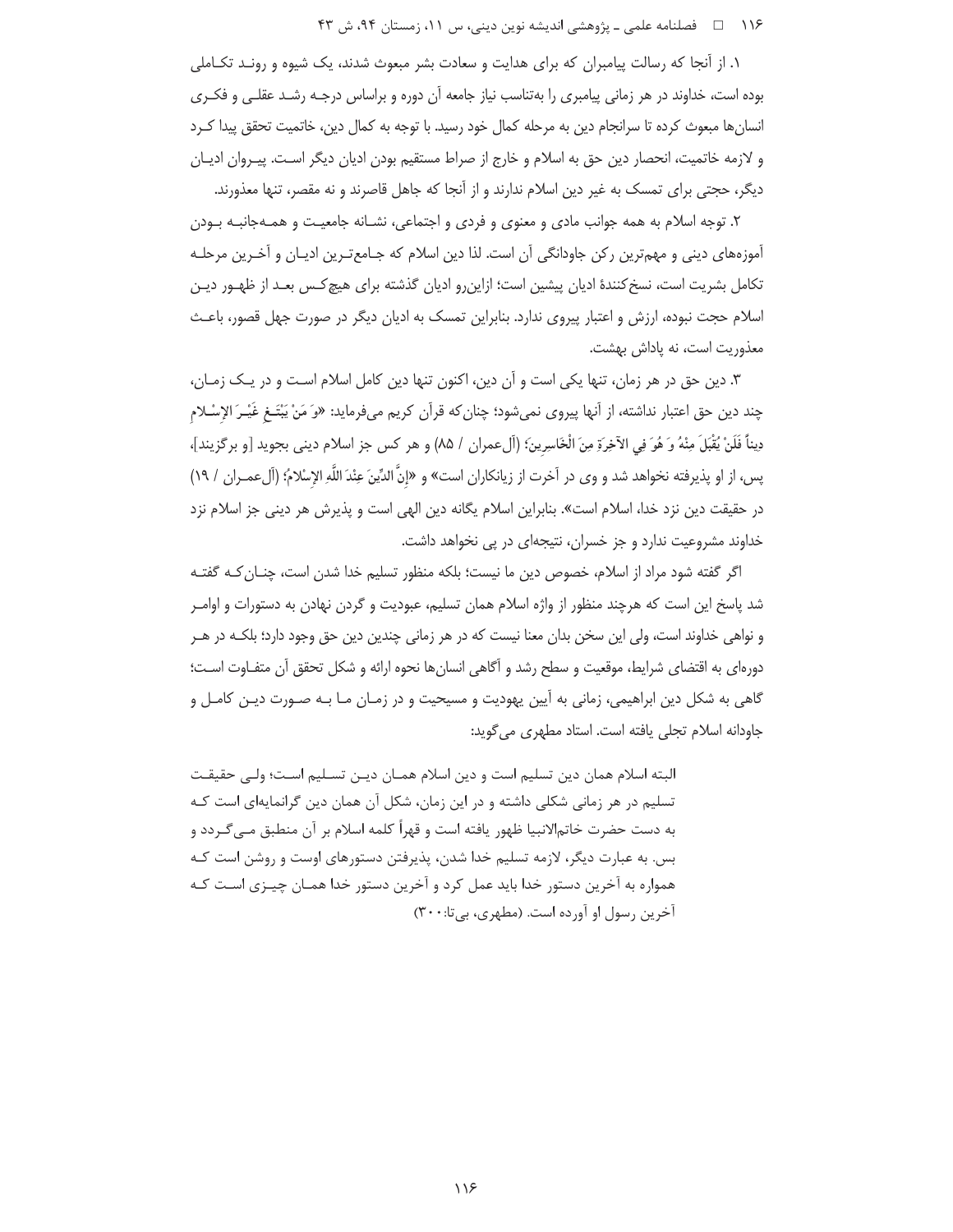بنابراین تمسک به هر دینی غیر از اسلام، اخذ بدون سند و حجت است و پیروان قاصـر ادیـان دیگـر در آخرت، راهی به جز معذوریت ندارند.

علم شرط تكليف نيست و تكليف بين عالم و جاهل مشترك است؛ اما براي جاهل غيرمقصـر تنجـز پيـدا نمی کند. بر این مبنا، پیروان قاصر ادیان دیگر فقط از یک حجت برخوردارند و آنهم دیـن اسـلام اسـت کـه حجت را بر آنان تمام کرده است؛ ولی برای آنان به دلیل جهل قصوری تنجز پیدا نکرده است؛ لذا آنان مکلف به حجت بالغه اسلاماند و با عمل به احكام آيين قبلي خود، در قيامت مستحق پاداش نبوده، تنهـا از موهبـت معذوريت بهرهمند هستند.

#### تبيين ديدگاه معتقدان به معذوريت

گروهی از عالمان دینی دارای رویکرد معذوریتاند که به برخی از آنها اشاره می کنیم. ۱. ابن سینا:

انسانها از نظر سلامت و زیبایی جسم و اندام، برخی در کمال و سلامت و زیبایی اند و عــدهای برعکس، در نهایت زشتی و گرفتار امراض؛ ولی این دو دسته در اقلیتاند. گروهی که اکثریت انسانها را تشکیل میدهد، متوسطین هستند؛ یعنی نه سلامتی کامل و زیبایی وافـر دارنـد و نه بسيار زشت و هميشه بيمار؛ بلكه حد وسطاند. حال اگر از جهت معنوي به انســانهــا نظــر بيفكنيم نيز به همين گونهاند؛ يعني اكثريت با متوسـطين اسـت؛ نـه همگـان شـيفته حـق و حقیقتاند و نه همگان ستیزهجو و خطرناک. اینان کسـانی|نـد کـه بـه حقیقـت نرسـیدهانـد؛ ولی اگر حقیقت به آنان ارائه شود، سرکشی نکرده، از پذیرش آن سرباز نمیزنند.

سیس درباره جایگاه آنان در آخرت می گوید:

رحمت خداوند را گسترده و خـوان رحمـت الهـی را گشـاده بـدان و آن را در عـده انـدکی محدود میندار. (ابنسینا، ۱۳۷۵: ۳۲۸ ـ ۳۲۵)

**۲. صدرالمتألهین:** کفر حقیقی عبارت است از اعتقاد مشرکانهای که در وجود انسان رسوخ کـرده باشـد و نیز انکار سخن حق و سخن پیامبر و امامان دین، وگرنه مجرد جهل بسـیط بـه اصـول و ریشـههـای ایمـان، موجب استحقاق عذاب دائم نمي شود. (صدرالمتالهين، ١٣۶۴: ٣ / ٧۴)

**۳. فیض کاشانی:** کسی که دعوت گردیدن به دین اسلام در جمیع امور یا در برخی از آنها به وی نرسیده است؛ اعم از اینکه به گوش او نخورده و اصلاً اسمی از آن را نشنیده یا اینکـه شـنیده و بـرای او بـه دلایلـی گوناگون مانند ضعف در هوش و فکر قابل فهم نبوده است، او گمراه یا مستضعف است. اینان نه کافرند و نـه مؤمن و اکثر اینها عذاب نمی شوند. (فیض کاشانی، ۱۴۰۶: ۹۹)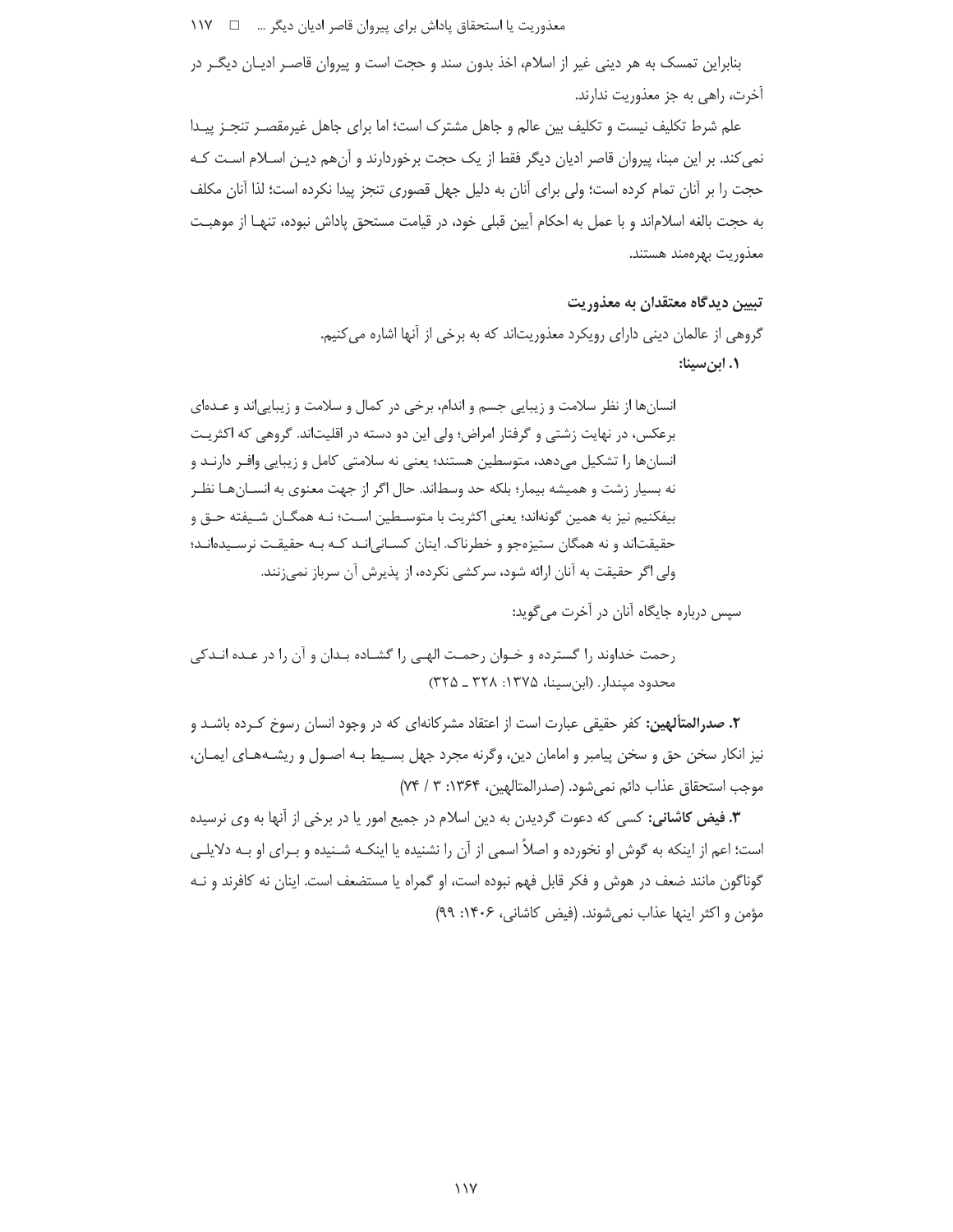۱۱۸ هـ فصلنامه علمی ـ یژوهشی اندیشه نوین دینی، س ۱۱، زمستان ۹۴، ش ۴۳

**٤. آخوند خراساني:** ايشان بر اين باور است كه كساني كه جاهل و بي تكليف به وظيفه هسـتند، عقـاب و مؤاخذه نمی شوند؛ چراکه عقل بهطور مستقل درک می کند که عقاب و مؤاخذه بر مخالفت تکلیـف و وظیفـه مجهول بعد از تحقیق، فحض و ناامید شدن از دستیابی به حجت قبیح است و عقاب و مؤاخذه بـدون بیـان و برهان به شهادت وجدان نایسند است. (خراسانی، ۱۴۰۹: ۳۴۳)

**٥. امام خمینی:** عقل و عقلا شرط عقاب بر نافرمانی از تکلیف مولی را بیان و ابلاغ آن بر بنده میدانند و اگر بیانی از تکلیف نباشد یا بیان به هر دلیلی، به بنده به صورت متعارف نرسیده باشد، نمـیتوان عبـد را بـه اتهام مخالفت با تكليف و وظيفه، بازجويي و كيفر كرد. امام ملاك عقاب را بيان و ابلاغ حكم الهي بر انســان به صورت متعارف از طریق پیامبران و تدوین احکام الهی در کتب آسمانی و نشر آن از سوی علما ذکر مـی کنـد؛ بهگونهای که انسان آن را شنیده باشد و در مقام فحص و جستجو برآیـد. در ایـن صـورت اگـر در دیـن حـق تحقيق ننمايد، عقاب وي بدون بيان نميشود؛ اما اگر اصلاً به اصل پيام يا وجود ديـن حـقْ جهـل مطلـق داشته باشد، عقاب وي بدون بيان خواهد بود. (امام خميني، ١٣٧٢: ٢ / ٣١٢)

همچنین از نظر امام،کیفر جاهل قاصر برخلاف عدل الهی و ظلم شمرده میشود و لـذا از خداونــد چنــین فعلی صادر نمی شود. امام دراینباره می گوید:

نمي توان گفت اين چنين شخصي به جهنم خواهد رفت؛ زيرا محال است حضرت احديت بـا بندگان خود، خلاف عدل رفتار کند. (همان: ۴۷۷)

وي در تقرير ديگر ميفرمايد:

ممکن نیست چون اگر عبدی هیچچیزی به گوشش نخورده و ابداً رسالت و نبوت و کتابی را نشنیده و در گوشهای از زمین مثل حیوانات زندگی کرده، وقتی که روح از بدنش بیرون رفت، او را بياورند و به داخل آتش بيندازند و الى الابد بماند و بسوزد. البتـه چنــين چيـزى در هـيچ عقلی نمی گنجد و از مصادیق روشن ظلم است. (همان: ۴۸۳) اما عوام آنان، پس ظاهر است که خلاف مذاهبی که دارند، به ذهنشان خطور نمبی کنــد؛ بلكه آنان مانند عوام مسلمانان به صحت مذهب خويش و بطلان ساير مذاهب قطع دارند. پس همان طور که عوام ما به سبب تلقین و نشو و نما در محیط اسلام، به صحت مـذهب خویش و بطلان سایر مذاهب علم دارند، بدون اینکه خلاف آن به ذهنشان خطـور کنـد، عوام آنان نیز چنین هستند و این دو گروه از ایـن دو جهـت تفـاوتی ندارنـد و قـاطع در پیروی از قطع خود معذور است و نافرمان و گناهکار نیست و نمیتوان او را به موجب این پیروی عقاب کرد. (همو، ۱۳۸۱: ۱ / ۱۳۳)

خلاصه اینکه کفار مانند جهال مسلمانان، برخی قاصرند و برخی مقصر. تکالیف ـ از اصول و فروع ـ بـین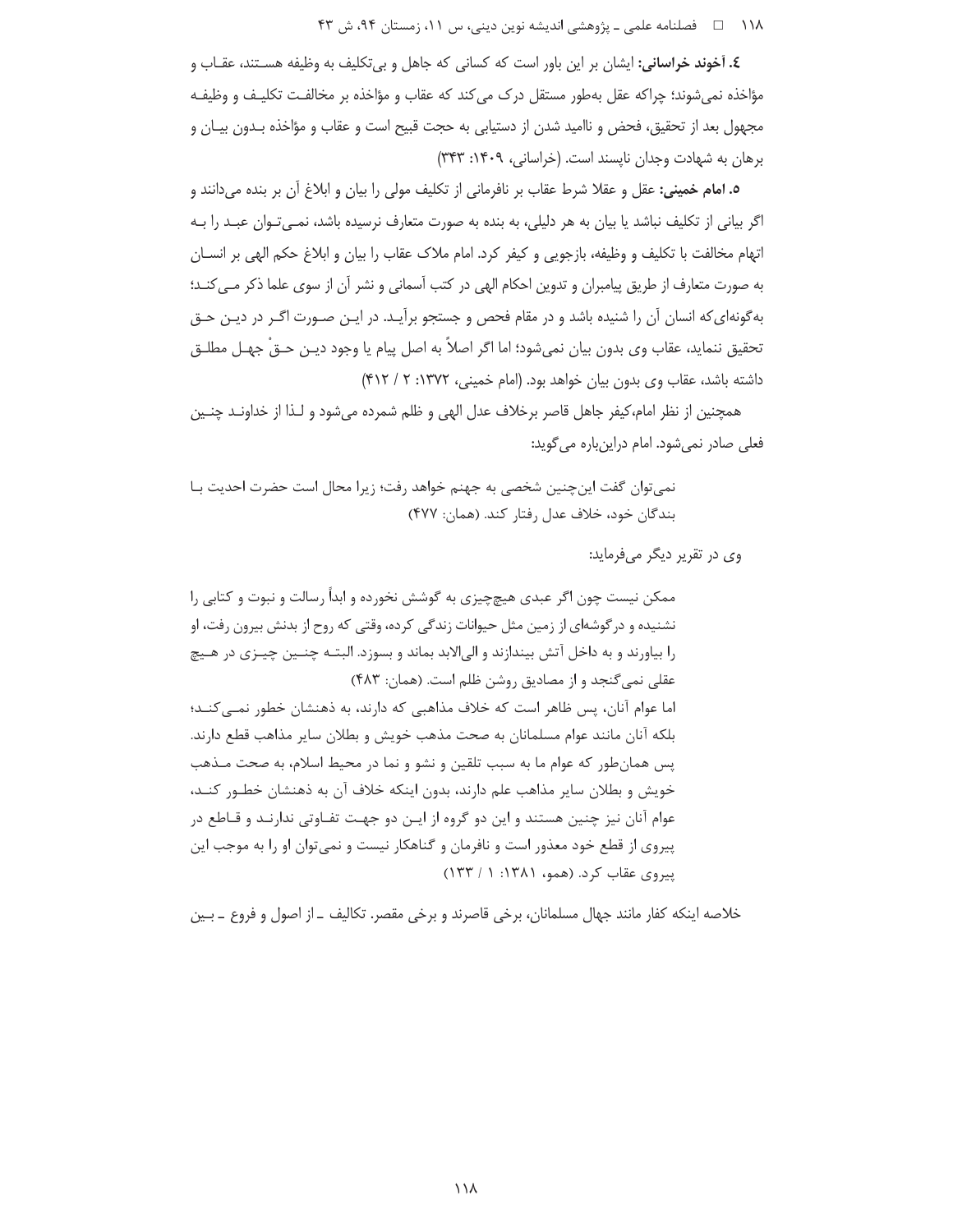## معذوريت يا استحقاق ياداش براي پيروان قاصر اديان ديگر … □ ١١٩

همه مكلفان از عالم و جاهل و قاصر و مقصر، مشترك است و كفار به سبب اصول و فروع عقاب مـي شـوند؛ ولی با اقامه دلیل بر ضد آنان، نه بهطور مطلق. پس همان طور که عقاب ما مسلمانان به سبب فروع بهمعنــای این نیست که آنان خواه قاصر باشند و خواه مقصر، عقاب میشوند، کفار نیز به حکــم عقــل و اصــول مــذهب عدل دقيقاً چنين وضعي دارند. (همان)

#### پرسش و پاسخ

قاعده «عقاب بلابیان» در جایی جاری است که واقعاً ازسوی شارع، حجت و بیانی صادر نشده باشـد؛ ولـی در جایی که حجت و بیان موجود باشد، ولی تفویت مـراد مـولا مسـتند بـه بنـده باشـد، در ایـن صـورت قاعـده «عقاب بلابیان» جاری نیست. پاسخ این است که مناط و ملاک آن قاعـده، در هـر دو صـورت یکـی اسـت: عقاب بدون حجت \_ اعم از اينكه بيان از سوى مولا صادر نشده باشد يا صـادر شـده باشـد، ولـى بـه مكلـف نرسیده باشد ـ در هر دو صورت، از مصادیق ظلم است. (همو، بی تا: ٢ / ٢٥٢)

اگر گفته شود چه اشکالی دارد که قبح عقاب بدون بیان و حجت، اصل تکلیف را از مکلف مرتفـع سـازد، پاسخ این است که قبح عقاب بدون بیان و حجت هیچگاه اصل تکلیـف را برنمـیدارد؛ چراکـه عقـل بـهطـور واضح حكم مي كند كه قبح عقاب بدون بيان، به نفي تكليف واقعي و ثبوت اباحـه كمـك نمـي كنـد. (اراكـي،  $(757/7:1790)$ 

٦. علامه طباطبایی: ایشان نیز با تمسک به برخی از آیات قرآن کریم به تبیین معذوریت پرداختهاند.

الف) «إِنَّ الَّذِينَ تَوَفَّاهُمُ الْمَلائِكَةُ ظَالِمِي أَنْفُسهِـمْ قَالُوا فِيمَ كُنْتُمْ قَالُوا كُنَّا مُسْتَضْـعَفِينَ فِـي الأَرْضِ قَـالُوا أَلَـمْ تَكُـنْ أَرْضُ اللَّهِ وَاسِعَةً فَتُهَاجِـرُوا فِيهَا فَأُولَئِكَ مَأْوَاهُمْ جَهَنَّمُ وَ سَاءَتْ مَصِيراً ۞ إلاَّ الْمُسْتَضْعَفِينَ مِنَ الرِّجَالِ وَ النِّسَاء وَ الْولْـدَانِ لايَسْتَطِيعُونَ حِيلَةً وَ لا يَهْتَدُونَ سَبِيلاً ۞ فَأُولَئِكَ عَسَى اللَّهُ أَنْ يَعْفُوَ عَنْهُمْ وَ كَانَ اللَّه مَفُو ًا غَفُوراً؛ (نساء / ٩٩ \_ ٩٧) در واقع کسانی که فرشتگان [جان های] ایشان را به طور کامل گرفتند، درحالی که به خویشتن ستمکار بودنـد، [فرشتگان به آنان] گفتند: «در چه [حـالي] بوديـد؟» [در پاسـخ] گفتنـد: «مـا در زمـين، مستضـعف بـوديم.» [فرشتگان] گفتند: «آيا زمين خدا وسيع نبود تا در آن مهاجرت كنيد؟!» پس آنــان مقصدشــان جهــنّم اســت و بد فرجامی است؛ مگر مستضعفانی از مردان و زنان و کودکان که توان چارهجـویی ندارنـد و بـه هـیچ راهـی رهنمون نمی شوند. و آنانند که امید است خدا آنها را ببخشاید؛ و خدا بسیار بخشاینده آمرزنده است».

آیه شریفه، مستضعف را تبیین کرده است؛ یعنی مردم ناآگاهی که در شرایطی قرار گرفته و نتوانستهاند در مقابل انواع مشکلات برای خود چارهاندیشی کنند و دین حق و صراط مستقیم را انتخاب کنند. علامه طباطبـایی در تعريف استضعاف مي¢ويد: «استضعاف عبارت است از عدم هدايت بهسوى حق بدون تقصير ايشان. خداوند تعالى جهل و ناآگاهي به امر دين و هرگونه ممنوعيت از اقامه شعائر ديني را ظلم دانسته، عفو خـود را شــامل آن نمی کند، ولی مستضعف را استثنا کرده است و به سبب استضـعاف، عـذر آنـان را مـی.پـذیرد و استضـعاف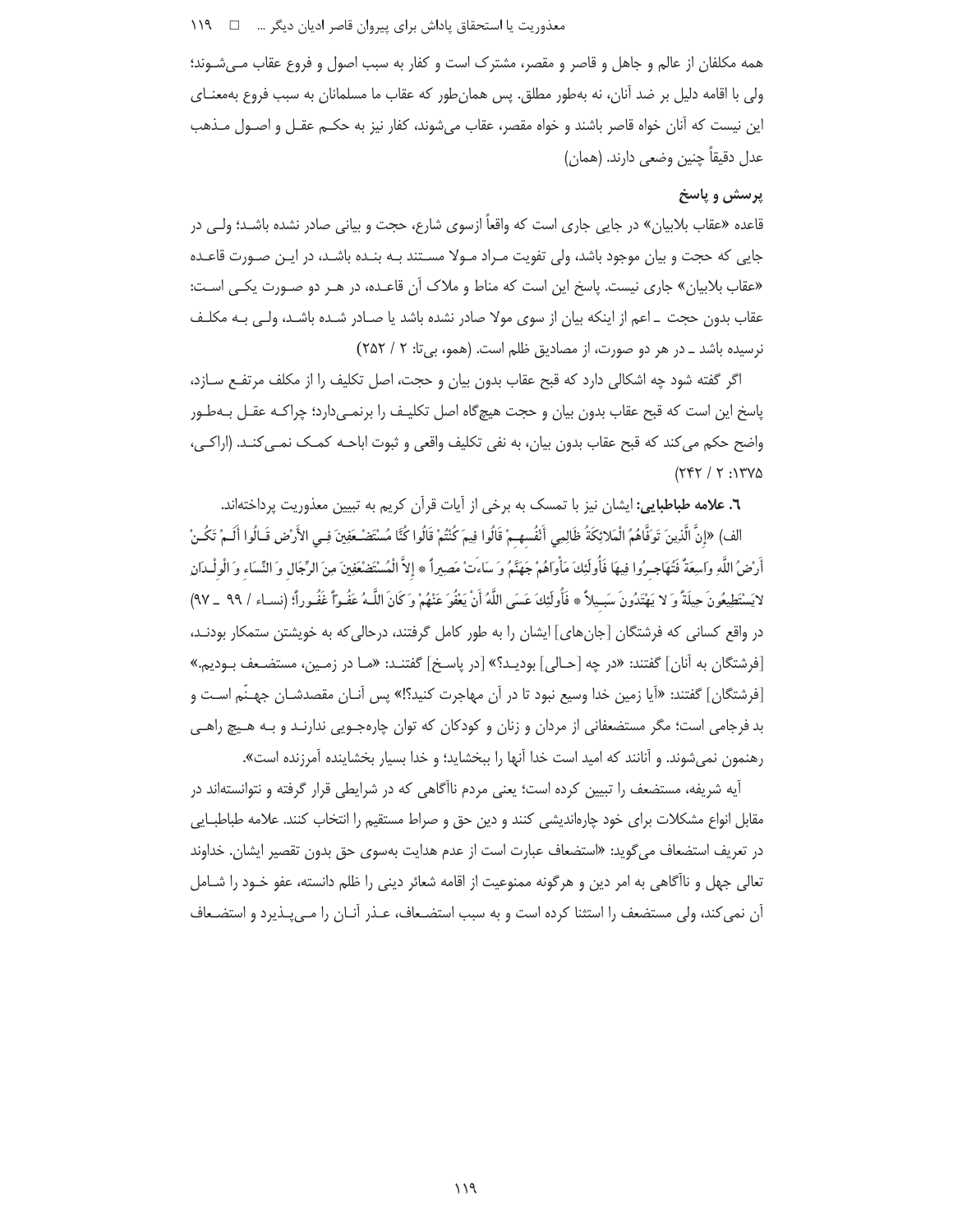۱۲۰ □ فصلنامه علمی ـ یژوهشی اندیشه نوین دینی، س ۱۱، زمستان ۹۴، ش ۴۳

ممکن است به صورتهای گوناگون تحقق یابد. گاهی ممکن است شخص در شرایطی زندگی کند که نهتنها دسترسی به عالم دینی ندارد، بلکه امکان هجرت به سرزمینهای اسلامی برایش مقدور نیست. بنابراین جهل به معارف دین در صورتی که ناشی از قصور و ضعف باشد و خود انسان جاهل هـیچ دخـالتی در آن قصـور و ضعف نداشته باشد، در پیشگاه خداوند معذور است و وضعیت و تکلیـف ایـن گـروه در قیامـت براسـاس بیـان قرأن كريم (توبه / ١٠۶) با خدا است و اينها «مرجون لامر الله» هستند و خدا براساس حكمت بــا أنهــا رفتــار می کند یا آنها را عذاب می کند و یا بر آنها می بخشاید». (طباطبایی، ۱۳۹۰: ۵/ ۶۰)

بِ) «لا يُكَلِّفُ اللَّهُ نَفْسا إِلاَّ وُسْعَهَا؛ (بقره / ٢٨۶) خدا هيچ كس را جز بـه انـدازه توانـايي اش تكليـف نمـي كنـد.» کسی که بهطورکلی از دین غافل یا به برخی از معارف دین حق جاهل است، اگر غفلت و جهلـش بـه سـبب کوتاهی یا سوءاختیار باشد، گناهکار و مسئول است؛ ولـی اگـر جهـل و غفلـتش بـهدلیـل کوتـاهی او نباشـد، گناهکار نيست؛ چراکه علم و شناخت به تکليف الهي، شـرط اوليـه «وسـع» اسـت و چـون «جاهـل قاصـر و غافل» پس از به کار بستن تمام تلاش خویش، موفق به شناخت تکلیف که همان دین حق است، نشدند، لذا عذابي هم متوجه آنان نيست. (همان: ۵۲ ـ ۵۱)

٧. آيتالله خويي: جاهل قاصر معذور است؛ زيرا عقل بهطور مستقل دلالت مي كند كه عقاب بر امـر غيـر مقدور قبيح است و عقاب شخص جاهل قاصر، عقاب بر امر غيرمقدور است. بنابراين مصداق أشكار ظلــم اســت. البته مراد از قاصر در اینجا کسی است که معاند نباشد؛ بلکه بر همان معرفت و شناخت اجمالی خـود پایبنــد و مطيع باشد. (خويي، ١۴١٢: ٢ / ٢٣٨ \_ ٢٣٧)

٨. علامه مظفر: جاهل نيز نسبت به احكام، وظايف و تكاليف الهي هماننـد شـخص عـالم مكلـف اسـت؛ لکن برای جاهل قاصر تا زمانی که در وضعیت جهلش بهسر می,برد، تکالیف الهی تنجّز و قطعیت پیدا نمـی کنـد. لذا در صورت مخالفت معذور است. (مظفر، ۱۴۰۳: ۲۲۹)

**۹. محمدتقی جعفری:** سؤال از نجاتبخشی ادیان مختلف که آیا همه ادیان اهل نجاتاند یا فقط پیروان یک دین اهل نجات بوده، به بهشت میروند، از مباحث مهم در بحث کثرتگرایـی دینـی بـهشـمار مـیرود. نخستین موضوعی که باید پیش از بحث درباره نجات پیروان ادیان دیگر بدان پرداخت، ایـن اسـت کـه کفـر في نفسه گناه بزرگي بهشمار مي آيد و كافر شايسته دوزخ است. (جعفري، ۱۳۷۵: ۱۴۵)

آنگاه درباره مردم عوام پیروان ادیان دیگر بهویژه پیروان مسیحیت میگوید:

مسلّم است که در اذهان مردم عامی مسیحیت نیز مفهومی از خدا دریافت شده و با گرایش و توجه به آن و با بهجا آوردن اعمالي براي تقرب به آن، شكوفايي و رضـايت روحـي دارنــد. لذا حكم قطعي به مشرك بودن آنان صحيح نيست. (همو، ١٣٨۵: ۵٢)

سیس درباره نجات پیروان ادیان دیگر می افزاید: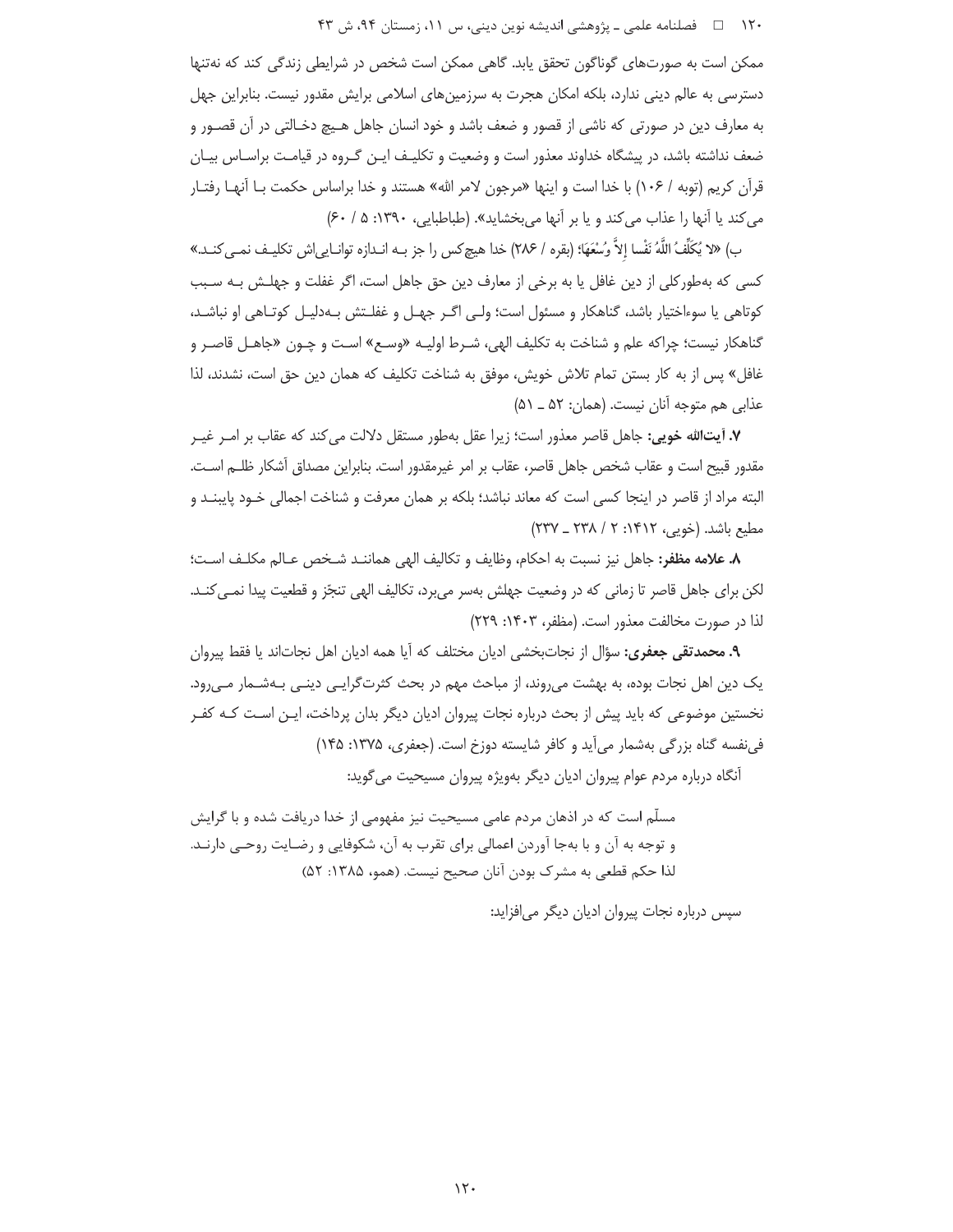#### معذوريت يا استحقاق پاداش براي پيروان قاصر اديان ديگر ... □ ١٢١

آنان که عاری از هرگونه اعتقادات مذهبی باشند، بر دو قسماند: یا اینکه با یقین به صدق ادعـای مـذهب، از دستورات آن سرپیچی می کنند که در آن صورت مسلماً گناهکار خواهند بود، یا اینکه اصولاً ادعای مـذاهب را تصدیق نکردهاند. این عدم تصدیق نیز از دو حال بیرون نیست: یا به جهت بی|عتنایی به حس مذهبی است كه اين شخص به جهت اينكه بدون تحقيق، احساس خود را ناديده گرفته، گناهكار خواهد بـود؛ امـا اگـر بـه ادعای مذهب اعتنا نموده و آن را بررسی کرده، ولی تفکرش به جایی نرسیده، بهشرط اینکـه در ایـن بررسـی خود غفلت نورزیده و مسامحه ننموده باشد، البتـه گناهکـار نخواهـد بـود؛ زیـرا خداونـد کسـی را کـه قـدرت تشخیص واقعیت را ندارد، مسئول قرار نمی دهد. (همو، ۱۳۶۴: ۷۷)

**۱۰. آیتالله جوادی آملی:** جاهل قاصر معذور است و هیچ حجتی ندارد؛ بدینروی مأجور نیسـت؛ چراکـه بین جهل قصوری و مأجوریت، ملازمه وجود ندارد: «جاهل قاصر معذور است، نه مأجور؛ یعنـی ممکـن اسـت جاهل قاصر عذاب الهي نداشته باشد؛ اما اجرى و پاداشي هم به او ندهند؛ چون معذور بـودن جـاهلان، مسـتلزم مأجور بودن آنها نیست.» (جوادی آملی، ۱۳۸۳: ۲۲۷) همچنین کسانی که اصل وحی و نبوت را ممکن میداننـد، ممکن است بر اثر قصور \_ نه تقصیر \_ گرفتار استضعاف فرهنگی یا فکری شوند و معذورند؛ چنان که مبتلایان به تبلیغ سوء و رسوب برخی عقاید فاسد که توان ارزیابی از آنان گرفته شـده و بـه اسـتخفاف مغـزی گرفتـار شدهاند، شاید مورد عفو الهی قرار گیرند. (همان: ۷۹)

11. أيت|الله سبحاني: «حكم العقاب، بحكم العقل، مختص بالمقصر و المتمكن مـن المعرفـة، و أمــا غــير المــتمكن فعقابه قبيح عقلاً و مرفوع شرعاً … و الجاهل القاصر من اقسام المستضعف.» حكم كيفر و عقاب به دلالت عقل، به جاهل مقصر و کسی که امکان و توانایی شناخت را دارد، اختصاص دارد؛ ولی کسی که توانایی معرفت نـدارد، عقابش از نظر عقل قبیح است و شـرع مقـدس نیـز عقـابی متوجـه او نمـیcانـد و جاهـل قاصـر از اقسـام مستضعف است. (سبحانی، ۱۴۱۶: ۹۹)

## رويكرد استحقاق ياداش

این دیدگاه بر این مطلب تأکید دارد که پیروان قاصر ادیان دیگر در جهان آخرت نهتنهـا معذورنـد، در مقابـل اعمال خالصانهٔ آیین خود پاداش هم میگیرند. استحقاق پاداش برای اینان در صورتی قابل تحقـق اسـت کـه یا معتقد به کثرتگرایی دینی نجات باشیم؛ بدین معنا که حقیقت مطلق، نجات و رستگاری را منحصر در یک دین و مذهب و پیروی از یک شریعت و اَپین ندانیم؛ بلکه معتقد شویم حقیقت مطلق، مشـترک همـه ادیـان است که جان هیک از آن به «کثرتگرایی دینی» یاد کرده و معتقد است: «ادیان مختلف جریانهای متفاوت تجربه دینی هستند که هر یک در مقطع متفاوتی در تاریخ بشر آغاز گردیده و هریک خداآگاهی عقلی خود را درون یک فضای فرهنگی متفاوت بازیافته است.» (هیک، ۱۳۷۲: ۲۳۸) از نظر وی، باید میان گوهر و صـدف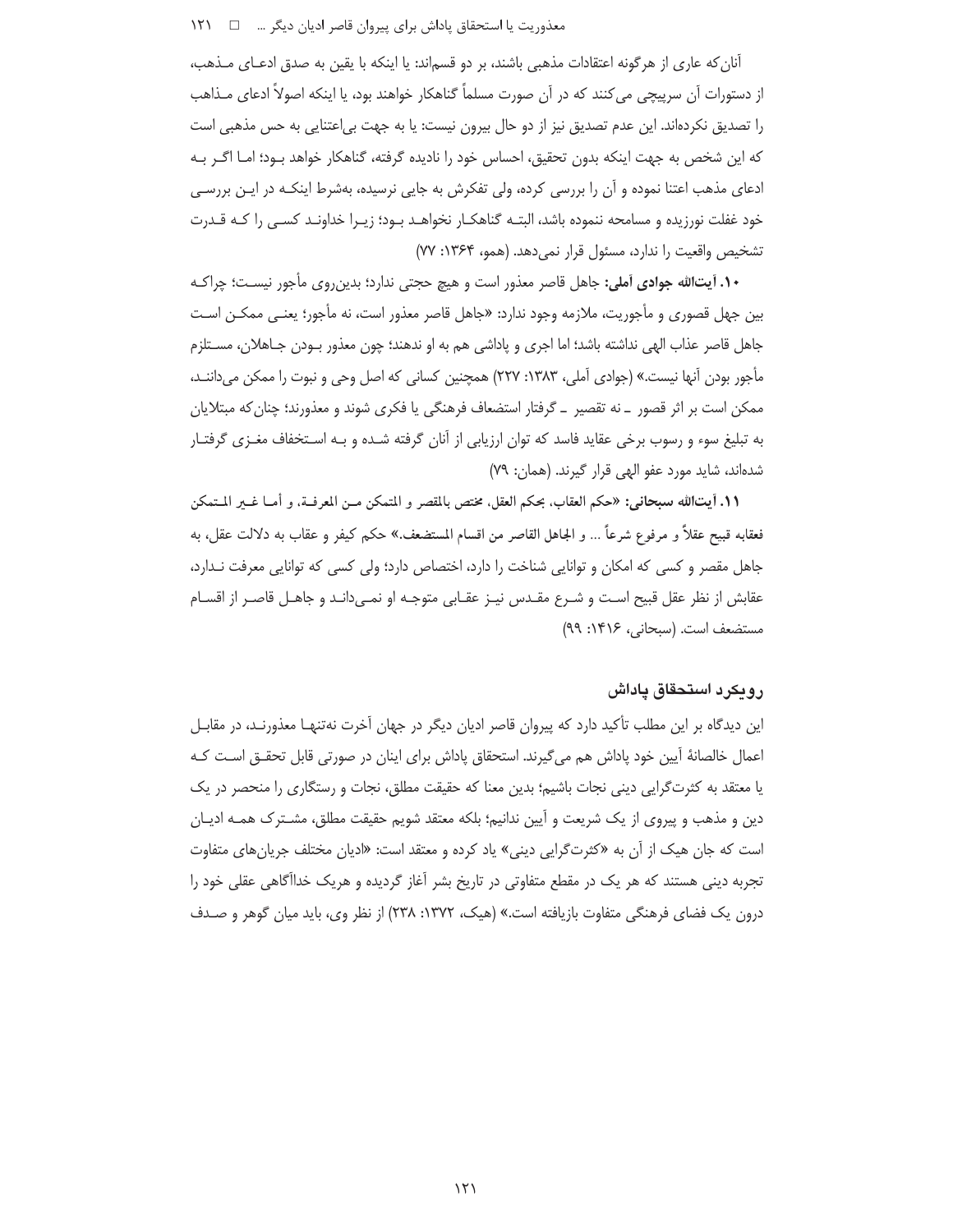#### ۱۲۲ = □ فصلنامه علمی ــ یژوهشی اندیشه نوین دینی، س ۱۱، زمستان ۹۴، ش ۴۳

دین تفکیک قائل شد؛ چراکه نقش گوهر دین، متحول کـردن شخصـیت انسـان اسـت و دیـن ازآن٫و واجـد اهمیت است که بتواند حیات خودمحورانهٔ انسان را به حیات خدامحورانه تبدیل کند و آموزههای دین بهمنزلـه صدف دین هستند و نباید آنها را همچون نظریههای علمی، صادق یا کاذب دانست. این آموزههـا درصـورتی کـه بتوانند ديدگاهها و الگوهاي ما را براي زيستن متحول سازند، صادق|ند؛ ازاين٫و اگر آموزههاي ظاهراً متنــاقض ادیان گوناگون را حقایقی حاکی از تجربه زیستن بدانیم، این آموزهها غالباً سازگار به نظر خواهند آمد. بنابراین نجات و رستگاری نیز منحصراً در یک دین خاص وجود نداشته، از طریق یک دین خاص به دست نمی آیـد؛ بلکه ادیان گوناگون همگی می توانند مایه رستگاری، رهایی یا کمال نفس پیروان خود گردند.

البتـه در دنيـاي غـرب در مقابـل پلوراليسـم دينـي، دو ديـدگاه فكـرى ديگـرى، يعنـي انحصـارگرايي و شمول گرایی مطرح است. انحصار گرایی بر آن است که نجات و رستگاری، رهایی، کمال یا هـر چیـز دیگـری که هدف نهایی دین تلقی میشود، منحصراً در یک دین خاص وجود دارد و هرچند ادیـان دیگـر نیـز حامـل حقایقی هستند، دین حق منحصراً یکی است که تنها راه رستگاری و رهایی را به ما نشان می دهد. از دیـدگاه شمول گرایی نیز فقط یک راه رستگاری وجود دارد و این راه خاص صرفاً در یک دین خاص قابل شـناخت اسـت و در عین حال همه می توانند در این راه قدم بگذارند؛ اما به شرطی که به ضوابط مطرحشده در آن دین حـق گردن بنهند یا در طریق رستگاری بخشی که آن دین ارائه می دهد، صادقانه سلوک کنند که کارل رانر؛ کسانی را که به آیین مسیحیت آشنایی ندارند و آن را نمی شناسند، «مسیحیان بدون عنوان» نامیده است؛ (پترسون و دیگران، ۱۳۷۶: ۴۱۷ \_ ۴۰۰) یا اینکه معتقد به تصویب باشیم؛ یعنی در شریعت، هر کس هر آنچه را فهمیـد، همان حق باشد. در واقع حق، مطابق با فهم صاحب فهم و مجتهد جعل شود كه در اين صورت، هـيچ مرجـع معتبری که بر دیگران حجیت داشته باشد، وجـود نـدارد و رأی هـرکس فقـط بـرای او حجـت خواهـد بـود. همان گونه که در شهود و مکاشفه، تنها برای شخص شـهودکننده حجیـت دارد، نـه بـرای دیگـران کـه ایـن دیدگاهها در جای خود رد شده و با ملاکها و معیارهای حق متعارض و ناسازگار است.

اکنون با توجه بهمعنای حجیت به ارزیابی این دیدگاه میپردازیم. در تبیین دیدگاه معتقدان بـه اسـتحقاق پاداش برای این رویکرد بین اندیشمندان مسلمان، با حامیان و طرفداران زیـادی برخـورد نکـردیم. برخـی از ایشان عبارتند از:

۱. آیتالله جوادی آملی که خود از نظریهپردازان دیدگاه معذوریت است و نگرش ایشان در مبحث تبیـین معتقدان به معذوريت گذشت، مي گويد: برخي احتمال دادهاند كه مراد از آيه شريفه: «إنَّ الَّـٰذِينَ آمَنُـوا وَ الَّـذِينَ هَادُوا وَالنَّصَارَىٰ وَ الصَّابِـئِينَ مَنْ آمَنَ بِـاللَّهِ وَ الْيَوْمِ الآخِرِ وَ عَمِلَ صَالِحاً فَلَهُمْ أَجْرُهُمْ عِنْدَ رَبِّهِـمْ وَ لا خَوْفُ عَلَيْهِــمْ وَلا هُمْ يَحْزَنُونَ؛ (بقره / ۶۲) در حقيقت، كساني كه [به پيامبر اسلام] ايمان أوردهاند و كساني كـه بـه [أيـين] یهود گرویدند و مسیحیان و صابئان [پیرو یحیای پیامبر]، کسانی [از آنان] که به خدا و روز بازپسین ایمان آوردنـد

 $157$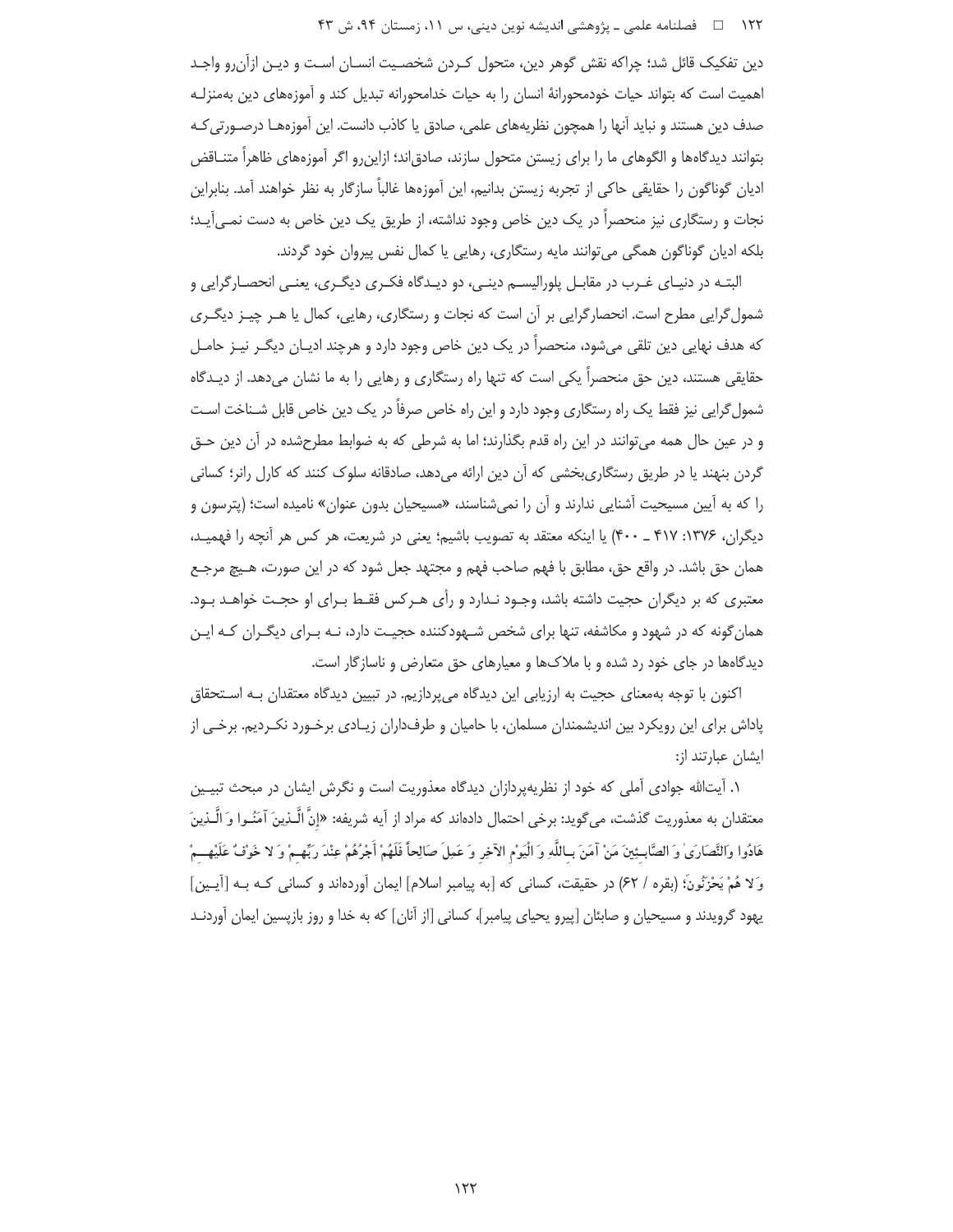و [کار] شایسته انجام دادند، پس برای آنان پاداششان نزد پروردگارشان است؛ و نه هیچ ترسی بر آنان است و نه آنان اندوهگین میشوند»، این است که پیروان قاصر ادیان دیگـر ـــ ماننـد مسـیحیت و یهودیـت ــ دارای حجت بوده و در قیامت نهتنها معذورند، از پاداش هم برخوردارند. (جوادی آملی، ۱۳۸۳: ۲۲۷)

۲. گفته شده است شهید مطهری از نظریهپردازان دیدگاه تکثر حجت است که از پیروان ادیـان دیگـر بـا این فرض به «کافر مسلمان» تعبیر می کند. مطابق این دیدگاه، خاتمیت بهمعنای خاتمیت حجیـت و انحصـار آن در مسلمانان نیست؛ بلکه حجت متکثـر اسـت و پیـروان قاصـر ادیـان دیگـر نیـز دارای حجـت هسـتند. (قدردان قراملكي، ١٣٨٨: ٥٣٨ ـ ٥٣٧)

#### ارزیابی دو دیدگاه

بهیقین باب نبوت و رسالت برای همیشه بسته شده است و پس از آن حضرت، کسی بهعنـوان پیـامبر ظهـور نخواهد کرد و خاتمیت تحقق می یابد. پس از پیامبر اسلام، تبیـین و تبلیـغ دیـن از سـوی امامـان معصـوم و اوصیای بهحق آن حضرت انجام خواهد شد؛ ولی چنان که گفته شد، دو دیدگاه درباره چگونگی وضعیت پیروان قاصر ادیان دیگر در جهان آخرت مطرح است: یکی دیـدگاه معـذوریت و دیگـری نگـرش اسـحقاق پـاداش. برای ارزیابی این دو باید به مبانی آنها توجه کرد. رویکرد معذوریت بر عدم برخـورداری پیـروان قاصـر ادیـان دیگر از حجت و دلیل استوار است؛ بدین روی آنان مأجور نیستند و معذور بودن جاهلان، مستلزم مأجور بـودن آنها نیست؛ ولی دیدگاه استحقاق پاداش پیروان قاصر ادیان دیگر بر مبنای اعتقاد به کثرتگرایی دینی نجـات و تكثر حجت استوار است؛ ولى اين مبنا صحيح نيست؛ چراكه بهطور قطع، اديان پيشين نسخ شدهاند و اكنون هیچ حجیت و اعتباری ندارند و جاهل نیز مانند شخص عالم مکلف است و تا زمانی که در شرایط جهلش بـه سر می برد و جهلش از روی غفلت، کوتاهی یا سوءاختیار وی نباشد، تکلیف برای او تنجز و قطعیت پیدا نکرده و مشمول آيه شريفه: «لا يُكلِّفُ اللَّهُ نَفْساً إلاَّ وُسْعَهَا؛ (بقره / ٢٨۶) خدا هيچ كس را جـز بـه انـدازه توانـايي|ش تکلیف نمی کند»، قرار می گیرد بنابراین حجت متکثر در اینجا متصور نیست و تنهـا یـک حجـت تحقـق دارد کـه از طريق دين كامل اسلام براي همگان اتمام حجت شده است و گـروه جاهـل قاصـر، غافـل و مستضـعف از حجـت بالفعل بي بهره مانده و معذورند. بر اين اساس، نظر مختار نويسنده نيز روشن شد كه همان معذوريت است.

اینکه شهید مطهری از تئوری پردازان دیدگاه تکثر حجت قلمداد شده و پیروان ادیان دیگر را با این فرض به «كافر مسلمان» تعبير مي كند، اين نسبت قرين به صواب نيست؛ چراكه اولاً اين ديـدگاه بــا مبنــاي ايشــان سازگار نیست و دین حق به نظر استاد در هر زمان، تنها یکی است و آن دین اکنون تنها دین اسلام است؛ ثانیاً ایـن نگرش از کلام استاد به دست نمیآید. اینک شایسته است به سخنان استاد شهید نگـاهی بینـدازیم و ببینـیم این رویکرد از گفتههای ایشان به دست می]ید یا نه. وی نخست به تبیین سرشـت و حقیقـت اسـلام و کفـر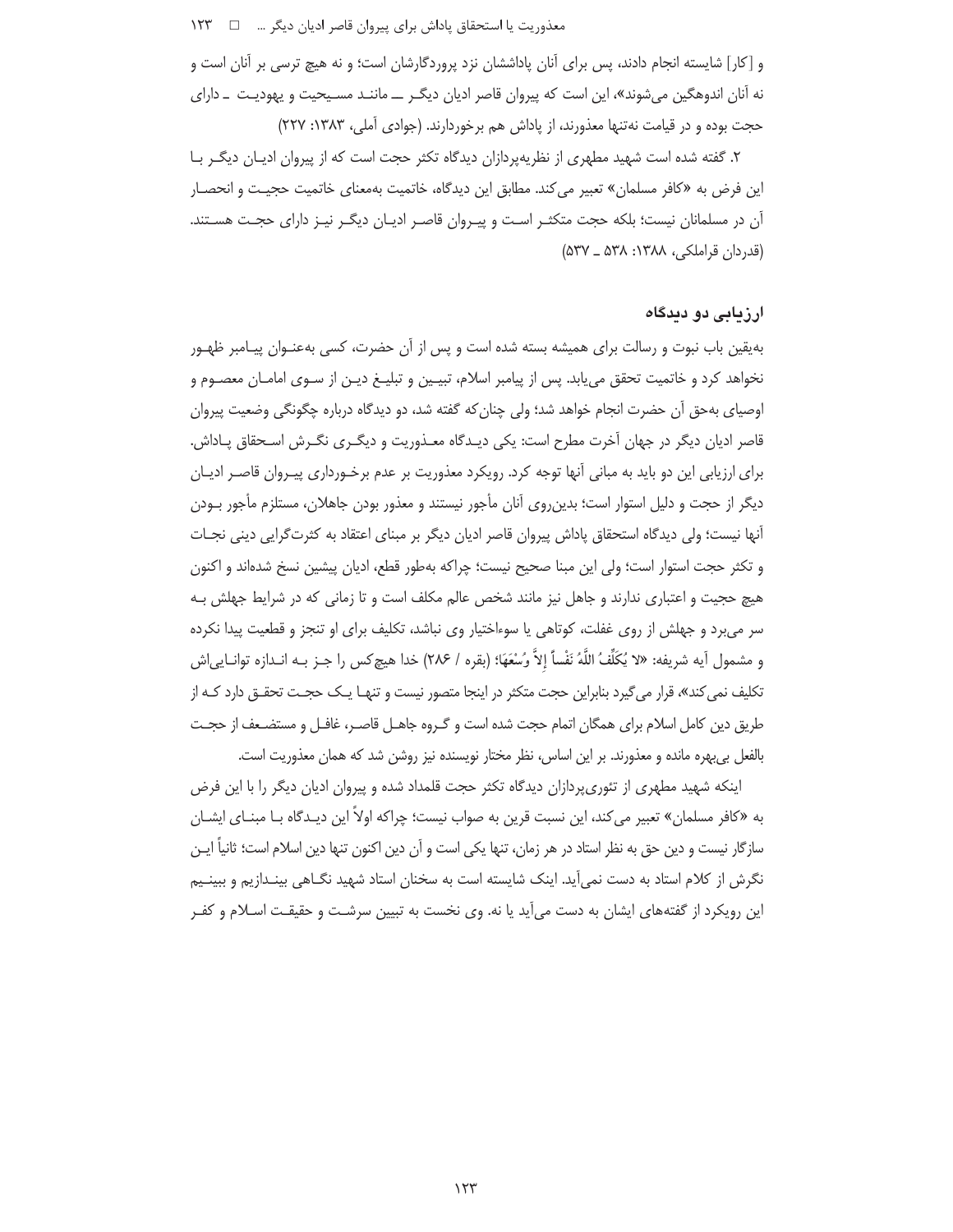۱۲۴ فصلنامه علمی ـ یژوهشی اندیشه نوین دینی، س ۱۱، زمستان ۹۴، ش ۴۳

می پردازد: کفر دو نوع است؛ یکی کفری که از روی عناد و لجبازی باشد و دیگری کفری که حاصل جهالت و حقیقت باشد و این دو با هم متفاوت هستند. همچنین درباره حقیقت اسلام می گوید:

آنچه از نظر واقع واضح است، اسلام واقعی است و آن ایـن اسـت کـه شـخص قلبـاً در مقابـل حقیقت تسلیم باشد، در دل را به روی حقیقت گشوده باشد، تا آنجا که حـق اسـت بپــذیرد و عمل کند. اگر کسی دارای صفت تسلیم باشد و به عللی، حقیقت اسلام بر او مکتوم مانده باشد و دراینباره بی تقصیر باشد، هر گز خداوند او را معذب نمی سازد. او اهل نجات از دوزخ است. خداي متعال مي فرمايد: «وَ مَا كُنَّا مُعَذِّبِينَ حَتَّىٰ نَبْعَثَ رَسُولاً؛ (اسراء / ١۵) و [ما] عذاب كننده [کسی] نیستیم، تا اینکه فرستادهای برانگیزیم.» یعنی محال است کـه خـدای کـریم حکـیم، کسی را که حجت بر او تمام نشده است، عذاب کند. اصولیین مفاد این آیه را که تأییـد حکــم عقل است: «قبح عقاب بلابيان» اصطلاح كردهاند. مي گويند تا خداي متعال حقيقتـي را بـراي بندهای آشکار نکرده باشد، زشت است که او را عذاب کند. (مطهری، بی تا: ٣١٩)

بر این اساس، ایشان افرادی مانند دکارت فرانسوی که از عناد و پوشاندن حقیقت کفر نورزیدهاند، نـهتنهـا كافر نمىداند، مسلمان فطرى مىنامند و مى گويد:

این گونه اشخاص را نمی توان کافر خواند؛ زیرا اینها عناد نمی ورزند. کار ماجرایی نمی نمایند. اینها در مقام پوشانیدن حقیقت نیستند. ماهیت کفر، چیزی جز عناد و میل بـه پوشـانیدن حقيقت نيست. اينها «مسلم فطري» مي باشند. اينها را اگرچه مسلمان نمي توان ناميد، ولـي كافر هم نمي توان خواند؛ زيرا تقابل مسلمان و كافر، از قبيل تقابل ايجاب و سلب و يا عدم و ملكه نيست، بلكه از نوع تقابل ضدين است. (همان: ٣٢٠)

سپس ایشان در تفاوت بین مسلمان نیکوکار و کافر نیکوکار میگوید: کافر نیکوکار از آن جهت کـه دارای برنامه صحیح نیست، احتمال موفقیتش ناچیز است؛ ولی یک نفر مسلمان از آن جهت کـه خـود را بـه دینــ ، تسلیم کرده است، برنامه جامع و صحیح دارد؛ ولی مسیحی متدینی که به سبب دوری از اسلام، فاقـد برنامـه صحيح است، از مواهب عظيم اين برنامه محروم است. لذا همهٔ غيرمسلمانان از جهت مأجور بـودن در مقابـل اعمال خیرشان یکسان نیستند. میان غیرمسلمانی که به خدا و قیامت معتقد نیست و غیرمسلمانی که به خـدا و قیامت معتقد هست و از موهبت ایمان به نبوت محروم است، تفاوت بزرگی است. بـرای دسـته اول، امکـان انجام یک عمل مقبول در پیشگاه خدا نیست؛ ولی برای دسته دوم هست. این دسته ممکن است بـا شـرایطی به بهشت بروند؛ ولی برای دسته اول ممکن نیست. (همان: ۳۴۲ \_ ۳۴۰) ایشان در موضع دیگر با استناد بـه آیات ۹۸ ـ ۹۷ سوره نساء و ۱۰۶ سوره توبه، موضوع قاصران و مستضعفان را مطرح می کند و می گوید:

علماي اسلام اصطلاحي دارند، مي گويند: برخي از مردم «مستضعفين» و يا «مُرجَون لامر الله»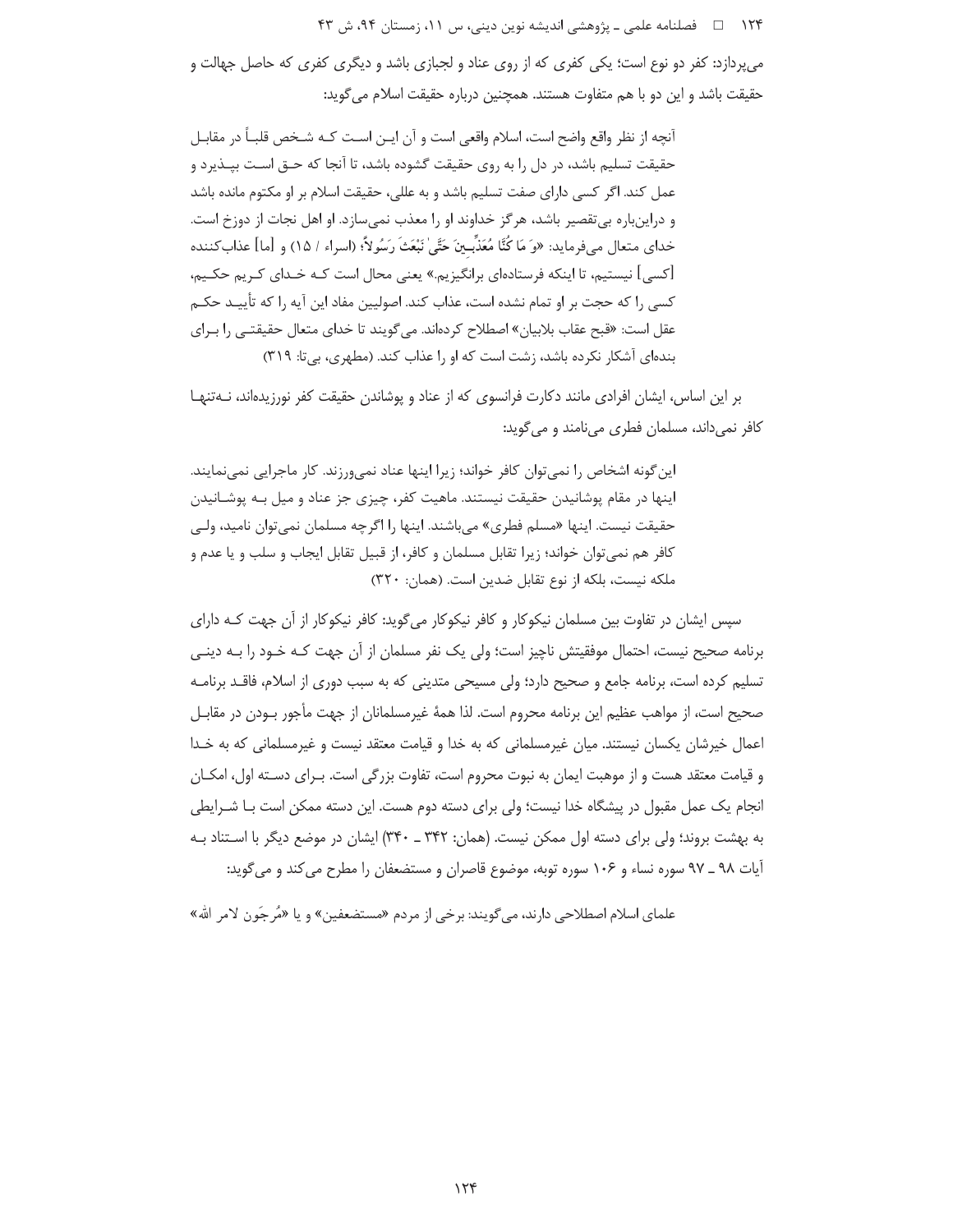معذوريت يا استحقاق پاداش براي پيروان قاصر اديان ديگر ... □ 1۲۵

یعنی کسانی که درباره آنها باید گفت کار اینها با خداست؛ خداوند خــودش بــه نحــوی کــه حکمت و رحمتش ایجاب می کند، عمل خواهد کرد. هر دو اصطلاح از قرآن کـریم اقتبــاس شده است. (همان: ٣۵٢)

اینک با توجه به ملاحظه سخنان استاد مطهری و معنای حجیت که همان عامل ابطال و قطع کننده عـذر و برخورداری از دلیل و حجت است، می توان گفت:

۱. در سخنان استاد مطهری هیچ دلیلی بر وجود چنین عاملی نسبت به جاهل قاصر و اینکه جاهل قاصـر برخوردار از بیان، دلیل و حجت متکثر است، اقامه نشده است.

۲. ایشان درباره جاهل بی تقصیر که به عللی حقیقت اسلام بر او مکتوم و مخفی مانـده باشـد، معتقـد بـه نجات از دوزخ است؛ ولی با استناد به آیه ۱۵ سوره اسرا، دلیل آن را نهتنها بهـرهمنـدی از حجـت نمـیدانـد، بهدلیل تمام نشدن حجت و جهل قصوری ذکر کرده است و به قاعـده عقلـی «عقـاب بلابیـان» بـرای عـدم برخورداری جاهل قاصر از حجت تمسک می کند.

٣. استاد در ادامه مباحث خود درباره حكم جاهلان قاصر، به تبيين وضعيت مستضـعفان و «مُرجَــون لامــر الله» می یردازد؛ یعنی کسانی که درباره آنها باید گفت کار آنها با خداست و خداوند خودش بهگونهای کـه حکمـت و رحمتش ایجاب می کند، عمل خواهد کرد. وی به آیات ۹۷ و ۹۸ سوره نساء و ۱۰۶ سوره توبه تمسک می کند که مربوط به دلایل دیدگاه وحدت حجت و معذوریت است؛ چراکه اینان اگر دارای حجت متکثر بودند، تکلیف آنها نامشخص نبود و از گروه «مُرجَون لامر الله» بهشمار نمي آمدند.

استاد مطهری درباره غیرمسلمانان نیکوکار میگوید: اینها ممکن است با شرایطی به بهشت بروند که هــم از تعبير «ممكن است» استفاده كرده است و هم تعبير «با شرايطي»، آنها را شايستهٔ بهشـت رفـتن مـيcانـد، نه بهطور قاطع و يقين. اين خود مي تواند شاهد بر ديدگاه عدم حجت متكثر باشد، وگرنه اگر كسبي از حجـت بهرهمند باشد و مطابق حجت و دلیل الهی به وظیفهاش عمل کرده باشد، جای طرح شک و تردید نیست کـه او اهل نجات است.

## نتبجه

با دلایل قطعی و متقن ثابت شد که خاتمیت تحقق یافته است و هیچگاه پیامبر جدیدی، نه در عرصه تشـریع و نه در عرصه تبلیغ ظهور نخواهد کرد. درباره نسبت بین خاتمیت و پیـروان قاصـر ادیـان دیگـر، دو دیـدگاه مختلف ارائه و روشن شد که اّنها با فرض جاهل قاصر بـودن، اسـتحقاق پـاداش را ندارنـد و صـرفاً از نعمـت معذوریت برخوردارند؛ چراکه اسلام دینی است که مراحل تعالی و پیشرفت را طی کرده و همه نیازهای مادی و معنوی، روحی، روانی، فردی و اجتماعی بشر را مورد توجه قرار داده است. بدین٫وی یک دین کامل، جهانی و جاودانه است و ادیان دیگر همانند راههای فرعیاند که به اسلام ختم شدهاند.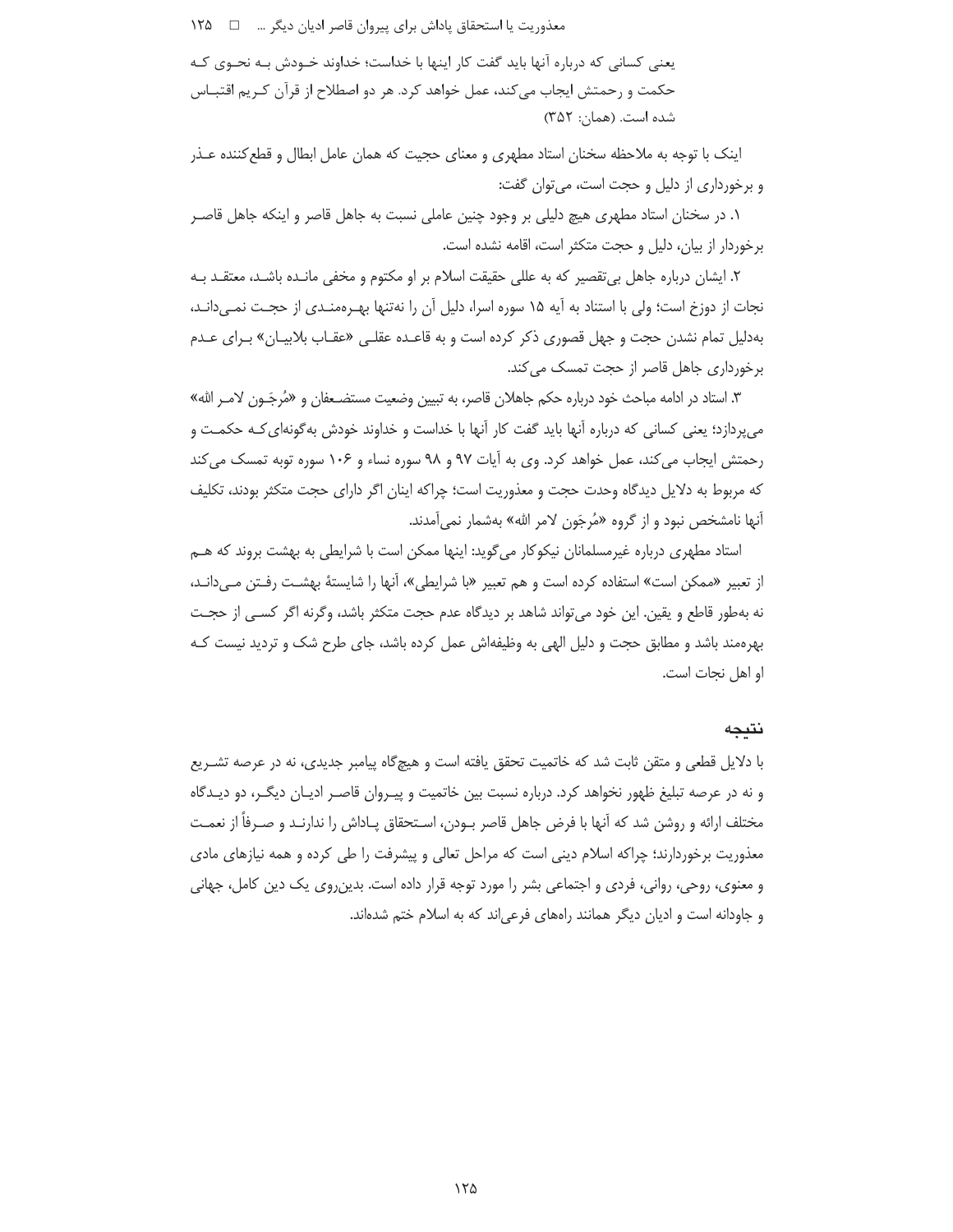۱۲۶ □ فصلنامه علمي ـ پژوهشي انديشه نوين ديني، س ١١، زمستان ٩۴، ش ۴۳

از سوی دیگر، در هر زمانی دین حق تنها یکی است و اکنون آن دین، اسلام است و ادیان پیشـین نسـخ شده، اعتباری ندارند. بنابراین پیروان ادیان دیگر نسبت به دو مسئله جاهل و قاصرند: یکی بـه نسـخ دیـن و عدم حجيت و اعتبار آيين خود و ديگري به اعتبار و حجيت دين اسلام. اينک اين سؤال مطرح اسـت: وقتـي ادیان دیگر از حجیت و اعتبار ساقط شدند و پیروان آنها از عدم حجیت آن، قاصرانه جاهل باشند، چه حجتبی برای عمل صادقانه به احکام آیین آنها وجود دارد؟ چگونه میتوان مـدعی حجیـت متکثـر شـد و در نتیجـه پیروان ادیان دیگر را صاحب حجت منجز دانست؟ بدینسان تنها میتوان در صـورت جاهـل و قاصـر بـودن پیروان ادیان دیگر، آنان را از نعمت معذوریت برخوردار دانست، نه بهرهمند از حجت متکثر. همچنین ثابت شد كه استاد مطهري معتقد به حجت متكثر نسبت به پيروان اديان گذشته نيست؛ زيرا كثرتگرايي ديني نجـات، اولاً با مبانی دینی استاد شهید تناقض دارد و ثانیاً از سخنان ایشان نیز این تفکر و نگرش به دست نمیآید.

# منابع و مآخذ